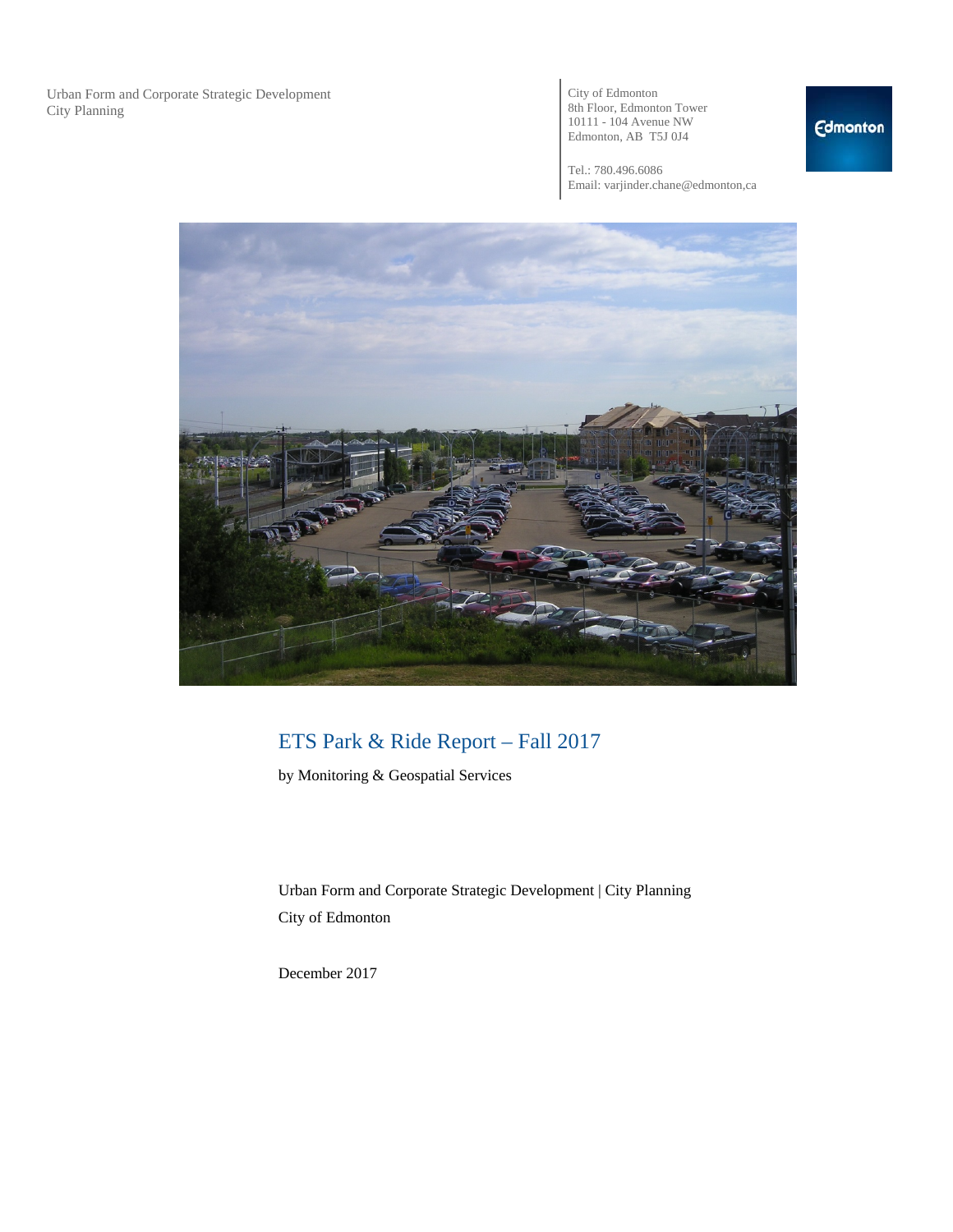### **Introduction**

There are a total of 9 ETS Park & Ride locations throughout the City of Edmonton.

Edmonton Transit System (ETS) operates a total of nine Park & Ride sites throughout the City of Edmonton. There are five sites adjacent to ETS LRT Transit Centre's: Clareview East, Clareview West, Belvedere, Stadium and Century Park. There are three sites adjacent to ETS Bus Transit Centre's: Meadows, Lewis Farms and Eaux Claires. The remaining standalone site is the Davies City Lot.

ETS Park & Ride Surveys are conducted three times a year: Spring, Summer and Fall.

Monitoring & Geospatial Services monitors the utilization of all the Park & Ride sites between the hours of 6:00 AM and 11:00 AM during three different time periods in a year: Spring, Summer and Fall. The Fall 2017 Park & Ride Survey was conducted in October, 2017, when universities and schools were both in session.

### **Key Findings**

- **84%** of all available parking is occupied at the sites adjacent to both LRT and Bus Transit Centre's by 11:00 AM.
- **86%** of all available parking is occupied at the sites adjacent to LRT Transit Centre's by 11:00 AM.
- **79%** of all available parking is occupied at the sites adjacent to Bus Transit Centre's by 11:00 AM.
- **69%** of all available parking spaces dedicated for the Paid Park & Ride Program are occupied by 11:00 AM.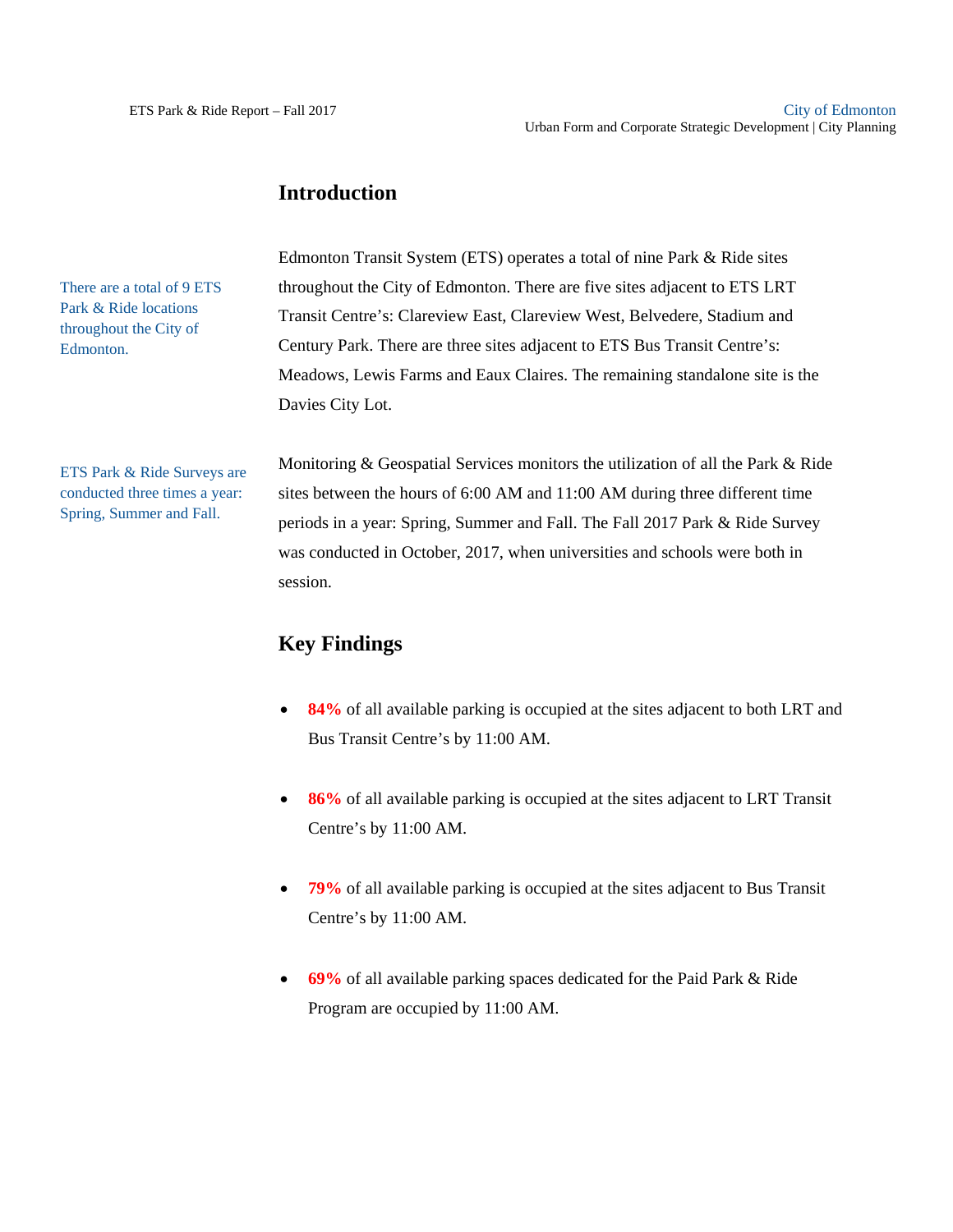### **ETS Park & Ride Lot Capacity**

ETS now offers a total of 5,670 available parking spaces for access to the transit system by vehicle.

In Fall 2017, ETS offered a total of 5,670 parking spaces for access to the transit system by vehicle. This figure does not include "Reserved Stalls" which can be the following: loading zone stalls, Kiss & Ride stalls, time-limited parking, taxi stalls, ETS inspector stalls and Transit Centre Kiosk stalls.

A number of changes in capacity have occurred since Fall 2016:

 Century Park decreased due to updates in the configuration of the available parking spaces. Please note that after this survey was conducted, Century Park reduced its capacity by another 199 stalls (which is not reflected in table 1).

|  |  |  |  |  |  |  | Table 1: ETS Park & Ride Total Capacity: |
|--|--|--|--|--|--|--|------------------------------------------|
|--|--|--|--|--|--|--|------------------------------------------|

| <b>Type</b>           | <b>Site Name</b>    | <b>Capacity</b> | % Change from Last Year |
|-----------------------|---------------------|-----------------|-------------------------|
|                       | Clareview East      | 523             | 0.0%                    |
|                       | Clareview West      | 870             | 0.0%                    |
| <b>LRT Station</b>    | Belvedere           | 761             | 0.0%                    |
|                       | Stadium             | 520             | 0.0%                    |
|                       | Century Park        | 1282            | $-3.1%$                 |
|                       | Total               | 3956            | $-1.0%$                 |
|                       | Meadows             | 254             | 0.0%                    |
| <b>Transit Centre</b> | Lewis Farms         | 613             | 0.0%                    |
|                       | Eaux Claires        | 391             | 0.0%                    |
|                       | Total               | 1258            | 0.0%                    |
| <b>Standalone</b>     | Davies City Lot     | 456             | 0.0%                    |
|                       | Total               | 456             | 0.0%                    |
|                       | <b>TOTAL SUPPLY</b> | 5670            | $-0.7%$                 |

There are 3,956 available parking spaces at 5 LRT Transit Centre Park & Ride locations.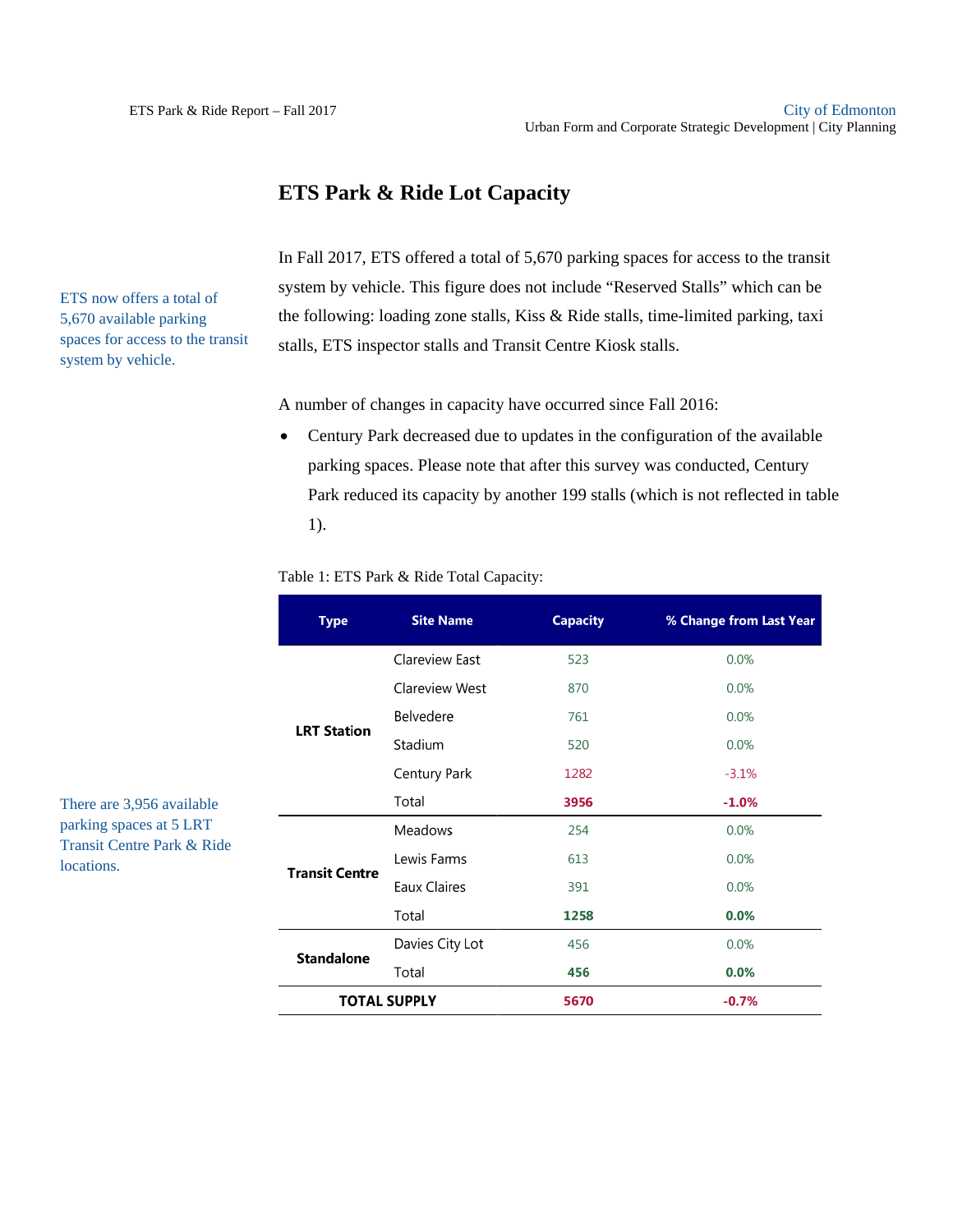| <b>Type</b>           | <b>Site Name</b>    | <b>Regular</b><br><b>Non-Paid</b> | <b>Handicap</b> |             |          | <b>Carpool Stalls Monthly Paid Short Term Paid Reserved Stalls</b> |    |
|-----------------------|---------------------|-----------------------------------|-----------------|-------------|----------|--------------------------------------------------------------------|----|
|                       | Clareview East      | 497                               | 12              | 4           | 0        | 10                                                                 | 7  |
|                       | Clareview West      | 281                               | 12              | 0           | 577      | 0                                                                  | 10 |
| <b>LRT Station</b>    | Belvedere           | 602                               | 15              | 5           | 129      | 10                                                                 | 5  |
|                       | Stadium             | 328                               | 9               | 10          | 163      | 10                                                                 | 19 |
|                       | Century Park        | 326                               | 21              | $\mathbf 0$ | 925      | 10                                                                 | 13 |
|                       | <b>Total</b>        | 2,034                             | 69              | 19          | 1,794    | 40                                                                 | 54 |
|                       | Meadows             | 248                               | 6               | $\mathbf 0$ | 0        | $\Omega$                                                           | 9  |
| <b>Transit Centre</b> | Lewis Farms         | 604                               | 9               | $\mathbf 0$ | 0        | $\Omega$                                                           | 15 |
|                       | Eaux Claires        | 383                               | 8               | 0           | 0        | 0                                                                  | 10 |
|                       | <b>Total</b>        | 1,235                             | 23              | 0           | 0        | 0                                                                  | 34 |
| Standalone            | Davies City Lot     | 456                               | $\mathbf 0$     | $\mathbf 0$ | $\Omega$ | $\Omega$                                                           | 0  |
|                       | <b>Total</b>        | 456                               | 0               | 0           | 0        | 0                                                                  | 0  |
|                       | <b>TOTAL SUPPLY</b> | 3,725                             | 92              | 19          | 1,794    | 40                                                                 | 88 |

Table 2: ETS Park & Ride Total Capacity Breakdown by Type of Use

### **ETS Park & Ride Utilization Statistics**

The following charts offer a three-year comparison for eight ETS Park & Ride locations. Since this is the second year monitoring Davies City Lot, there is insufficient data to offer a three-year comparison.

Utilization % = Vehicle Count / Park & Ride Capacity

Average Weekday Utilization is determined by dividing the vehicle count at 11:00 AM by the site capacity.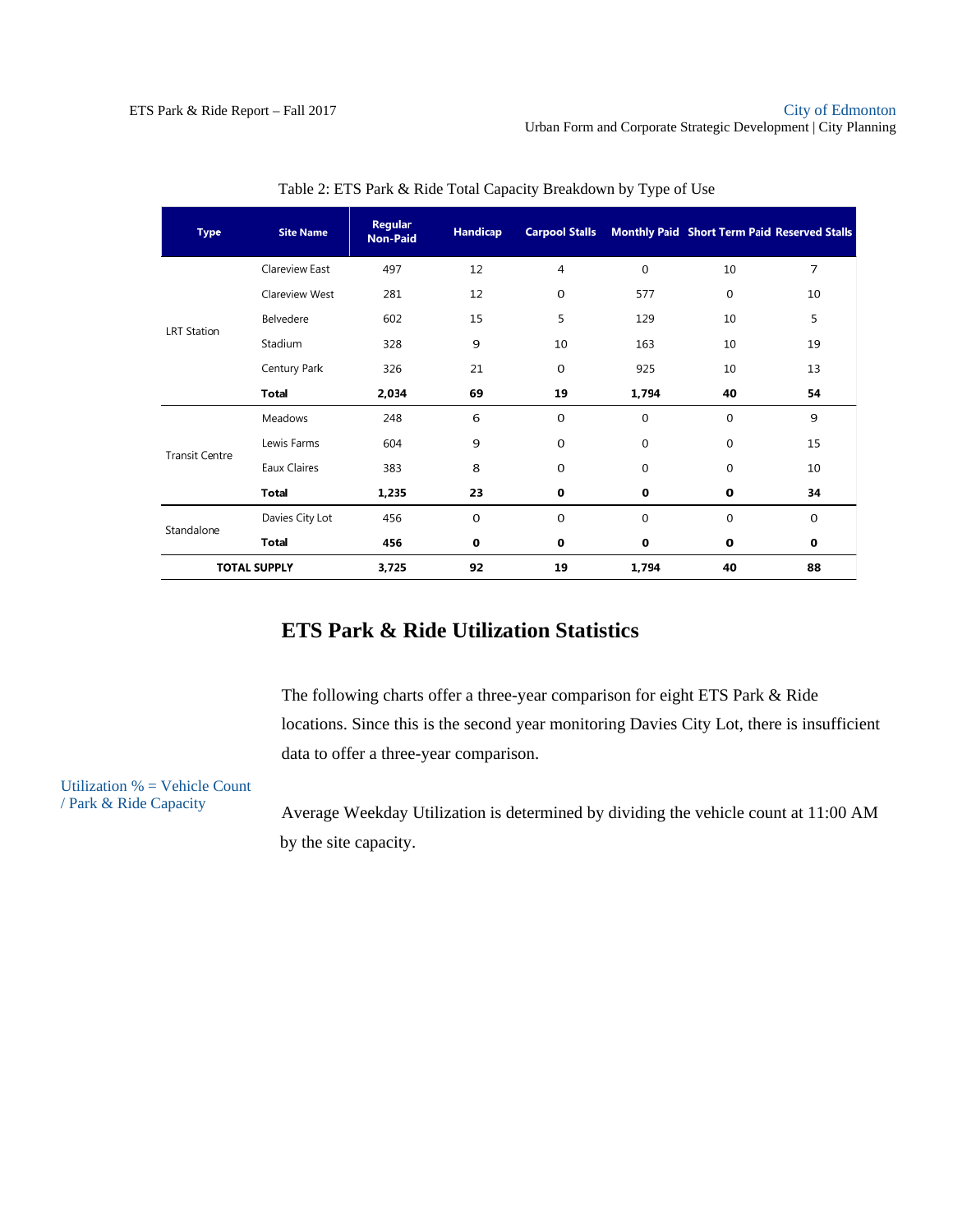

Chart 1: Lot Capacity and Average Weekday Utilization at 11:00 AM – **Combined Bus and LRT Transit Centre Locations** 

Chart 2: Average Weekday Utilization by Time – **All Park and Ride Sites**:

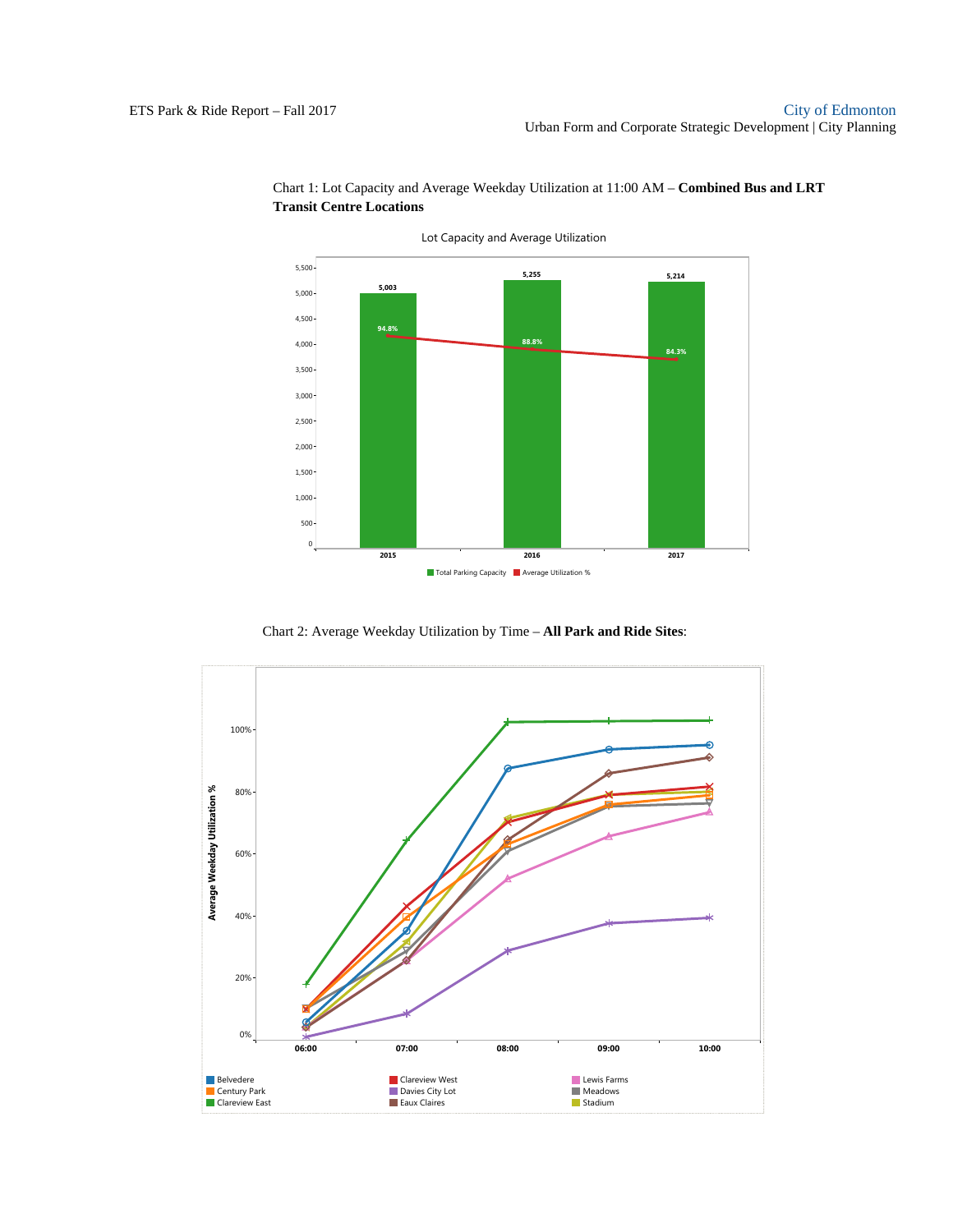

Chart 3: Lot Capacity and Average Weekday Utilization at 11:00 AM – **LRT Transit Centre Locations:** 

Chart 4: Lot Capacity and Average Weekday Utilization at 11:00 AM – **Bus Transit Centre Locations:** 



Lot Capacity and Average Utilization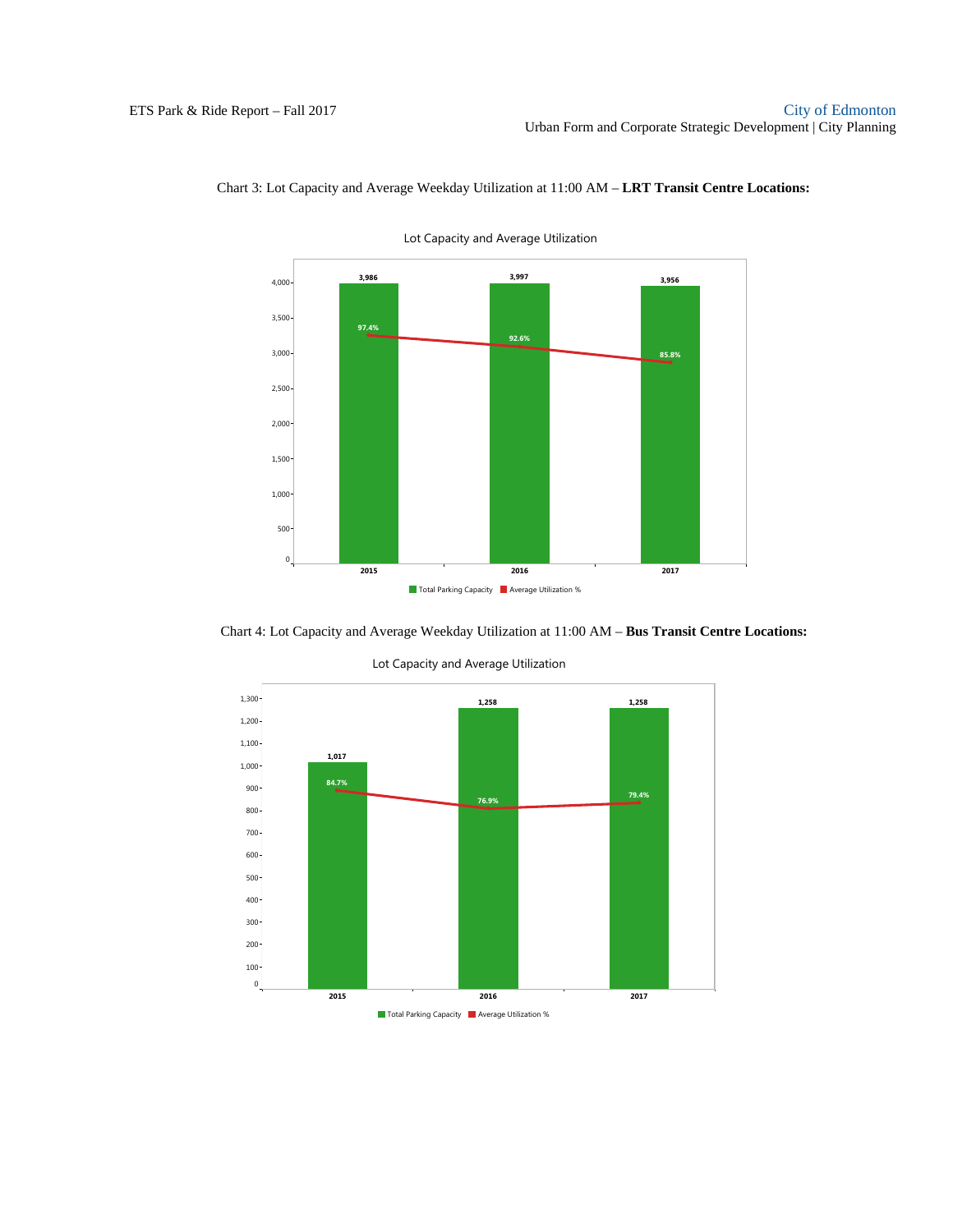|       |      |      | <b>Clareview East</b>           |        | <b>Clareview West</b>           |        | <b>Belvedere</b>                |        | <b>Stadium</b>           |        | <b>Century Park</b>             |        | <b>Total</b>                    |        |
|-------|------|------|---------------------------------|--------|---------------------------------|--------|---------------------------------|--------|--------------------------|--------|---------------------------------|--------|---------------------------------|--------|
|       |      |      | <b>Parked</b><br><b>Vehicle</b> | % Full | <b>Parked</b><br><b>Vehicle</b> | % Full | <b>Parked</b><br><b>Vehicle</b> | % Full | <b>Parked</b><br>Vehicle | % Full | <b>Parked</b><br><b>Vehicle</b> | % Full | <b>Parked</b><br><b>Vehicle</b> | % Full |
|       | 2015 | Fall | 71                              | 13.2%  | 118                             | 13.5%  | 44                              | 5.8%   | 23                       | 4.3%   | 239                             | 18.3%  | 494                             | 12.4%  |
| 06:00 | 2016 | Fall | 92                              | 17.6%  | 63                              | 7.2%   | 44                              | 5.7%   | 28                       | 5.4%   | 380                             | 28.7%  | 607                             | 15.2%  |
|       | 2017 | Fall | 94                              | 18.0%  | 88                              | 10.1%  | 45                              | 5.8%   | 22                       | 4.1%   | 129                             | 10.0%  | 376                             | 9.5%   |
|       | 2015 | Fall | 373                             | 69.6%  | 539                             | 61.8%  | 240                             | 32.0%  | 135                      | 25.5%  | 1,124                           | 86.2%  | 2,409                           | 60.4%  |
| 07:00 | 2016 | Fall | 444                             | 84.9%  | 392                             | 45.1%  | 235                             | 30.9%  | 158                      | 30.3%  | 691                             | 52.2%  | 1,919                           | 48.0%  |
|       | 2017 | Fall | 336                             | 64.2%  | 376                             | 43.2%  | 269                             | 35.3%  | 165                      | 31.6%  | 508                             | 39.6%  | 1,652                           | 41.8%  |
|       | 2015 | Fall | 535                             | 99.9%  | 748                             | 85.9%  | 709                             | 94.8%  | 461                      | 87.1%  | 1,192                           | 91.5%  | 3,645                           | 91.4%  |
| 08:00 | 2016 | Fall | 536                             | 102.4% | 635                             | 73.0%  | 684                             | 89.9%  | 411                      | 78.9%  | 1,047                           | 79.1%  | 3,312                           | 82.9%  |
|       | 2017 | Fall | 535                             | 102.3% | 610                             | 70.1%  | 665                             | 87.4%  | 371                      | 71.3%  | 809                             | 63.1%  | 2,990                           | 75.6%  |
|       | 2015 | Fall | 537                             | 100.4% | 812                             | 93.2%  | 748                             | 100.0% | 483                      | 91.3%  | 1,265                           | 97.0%  | 3,844                           | 96.4%  |
| 09:00 | 2016 | Fall | 536                             | 102.5% | 753                             | 86.6%  | 726                             | 95.4%  | 435                      | 83.6%  | 1,186                           | 89.6%  | 3,636                           | 91.0%  |
|       | 2017 | Fall | 537                             | 102.6% | 686                             | 78.9%  | 712                             | 93.5%  | 411                      | 78.9%  | 971                             | 75.7%  | 3,316                           | 83.8%  |
|       | 2015 | Fall | 536                             | 100.1% | 825                             | 94.7%  | 756                             | 101.0% | 488                      | 92.2%  | 1,278                           | 98.1%  | 3,882                           | 97.4%  |
| 10:00 | 2016 | Fall | 537                             | 102.6% | 777                             | 89.3%  | 734                             | 96.4%  | 443                      | 85.2%  | 1,210                           | 91.4%  | 3,700                           | 92.6%  |
|       | 2017 | Fall | 538                             | 102.8% | 710                             | 81.6%  | 723                             | 94.9%  | 416                      | 79.9%  | 1,010                           | 78.8%  | 3,395                           | 85.8%  |

#### Table 3: ETS Park & Ride Accumulations - **LRT Transit Centre Locations:**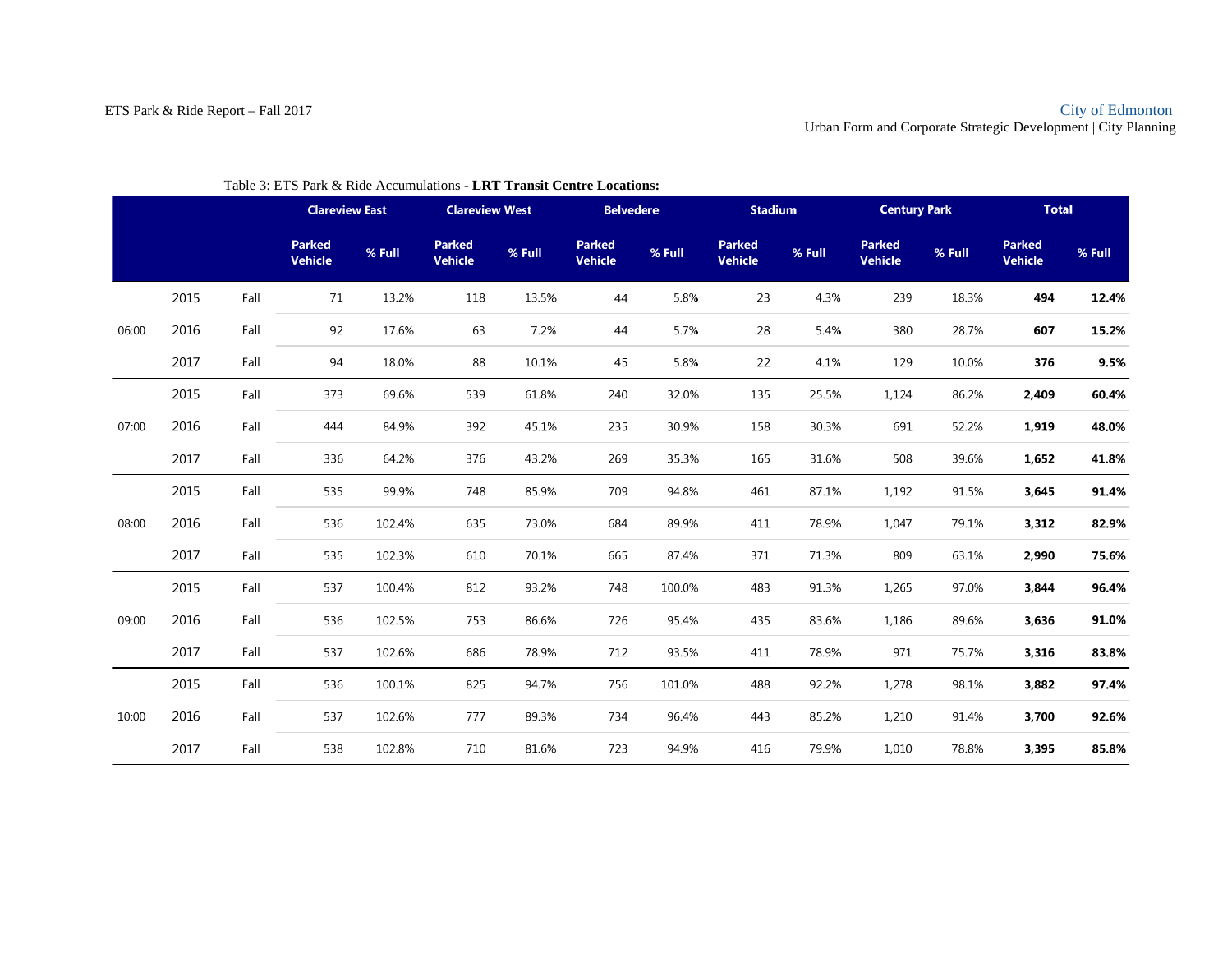|       |      |      | <b>Meadows</b>                  |        | <b>Lewis Farms</b>              |        | <b>Eaux Claires</b>             |        | <b>Total</b>                    |        |  |
|-------|------|------|---------------------------------|--------|---------------------------------|--------|---------------------------------|--------|---------------------------------|--------|--|
|       |      |      | <b>Parked</b><br><b>Vehicle</b> | % Full | <b>Parked</b><br><b>Vehicle</b> | % Full | <b>Parked</b><br><b>Vehicle</b> | % Full | <b>Parked</b><br><b>Vehicle</b> | % Full |  |
|       | 2015 | Fall | 29                              | 11.5%  | 18                              | 4.8%   | 10                              | 2.4%   | 57                              | 5.6%   |  |
| 06:00 | 2016 | Fall | 55                              | 21.7%  | 50                              | 8.1%   | 14                              | 3.5%   | 118                             | 9.4%   |  |
|       | 2017 | Fall | 26                              | 10.2%  | 27                              | 4.3%   | 16                              | 4.1%   | 69                              | 5.4%   |  |
|       | 2015 | Fall | 80                              | 31.6%  | 129                             | 34.5%  | 91                              | 23.1%  | 299                             | 29.4%  |  |
| 07:00 | 2016 | Fall | 98                              | 38.6%  | 147                             | 24.0%  | 115                             | 29.4%  | 360                             | 28.6%  |  |
|       | 2017 | Fall | 73                              | 28.7%  | 158                             | 25.7%  | 101                             | 25.7%  | 331                             | 26.3%  |  |
|       | 2015 | Fall | 127                             | 50.0%  | 258                             | 69.2%  | 288                             | 73.5%  | 672                             | 66.1%  |  |
| 08:00 | 2016 | Fall | 155                             | 60.8%  | 306                             | 49.9%  | 308                             | 78.6%  | 768                             | 61.0%  |  |
|       | 2017 | Fall | 155                             | 60.8%  | 319                             | 52.0%  | 252                             | 64.5%  | 725                             | 57.6%  |  |
|       | 2015 | Fall | 157                             | 62.1%  | 311                             | 83.2%  | 350                             | 89.5%  | 818                             | 80.4%  |  |
| 09:00 | 2016 | Fall | 180                             | 70.7%  | 367                             | 59.8%  | 371                             | 94.9%  | 917                             | 72.9%  |  |
|       | 2017 | Fall | 191                             | 75.2%  | 402                             | 65.6%  | 336                             | 85.8%  | 929                             | 73.8%  |  |
|       | 2015 | Fall | 164                             | 64.6%  | 325                             | 87.1%  | 373                             | 95.3%  | 861                             | 84.7%  |  |
| 10:00 | 2016 | Fall | 182                             | 71.7%  | 401                             | 65.3%  | 386                             | 98.6%  | 968                             | 76.9%  |  |
|       | 2017 | Fall | 194                             | 76.2%  | 450                             | 73.3%  | 356                             | 90.9%  | 999                             | 79.4%  |  |

#### Table 4: ETS Park & Ride Accumulations - **Bus Transit Centre Locations:**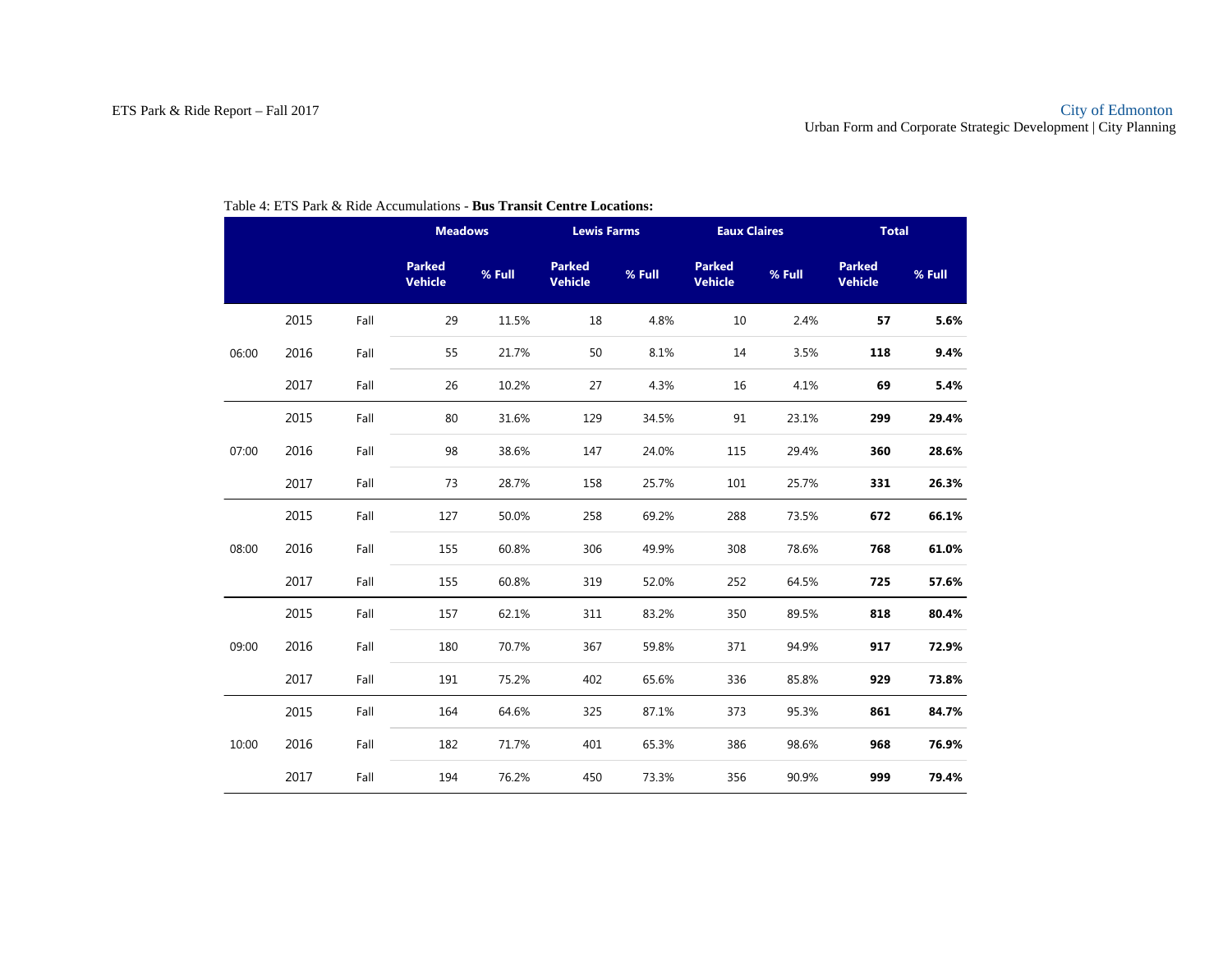### **Paid Park & Ride Program**

Monthly Paid Parking Capacity:

- Clareview West  $-577$
- Belvedere 129
- Stadium 163
- Century Park 925

Short-term Paid Parking Capacity:

- Clareview East 10
- Belvedere 10
- Stadium 10
- Century Park 10

ETS offers customers reserved parking at select Park & Ride locations. Paid Park & Ride stalls are available for transit customers who wish to have reserved monthly parking at selected LRT Stations. The reserved stalls in these parking lots are available to paid transit customers on a first-come, first-served basis. Paid transit customers will be guaranteed parking but will not be given a dedicated parking stall. At the time of the Fall 2017 Park & Ride Survey, the total number of observed stalls reserved for the monthly paid Park & Ride users was 1794.

ETS also offers short-term paid parking stalls at selected locations. There are 10 shortterm paid parking stalls at each of these four locations: Clareview East, Belvedere,

Stadium and Century Park. Customers, who do not hold a monthly pass, pay the fare at the parking meters on site for duration of parking.

|       |      |      |                                | <b>Clareview West</b> |                                | <b>Belvedere</b>       |                                | <b>Stadium</b>  |                                | <b>Century Park</b>    |                                | <b>Grand Total</b>            |
|-------|------|------|--------------------------------|-----------------------|--------------------------------|------------------------|--------------------------------|-----------------|--------------------------------|------------------------|--------------------------------|-------------------------------|
|       |      |      | <b>Parked</b><br><b>Volume</b> | Percent<br>Full       | <b>Parked</b><br><b>Volume</b> | <b>Percent</b><br>Full | <b>Parked</b><br><b>Volume</b> | Percent<br>Full | <b>Parked</b><br><b>Volume</b> | <b>Percent</b><br>Full | <b>Parked</b><br><b>Volume</b> | <b>Percent</b><br><b>Full</b> |
|       | 2015 | Fall | 2                              | 0.9%                  | $\mathbf 0$                    | 0.0%                   | 0                              | 0.0%            | 1                              | 0.3%                   | 3.                             | 0.5%                          |
| 06:00 | 2016 | Fall | 17                             | 2.9%                  | 0                              | 0.0%                   | $\overline{2}$                 | 1.2%            | 50                             | 5.4%                   | 69                             | 3.8%                          |
|       | 2017 | Fall | 18                             | 3.1%                  | 1                              | 0.7%                   | 1                              | 0.3%            | 25                             | 2.6%                   | 44                             | 2.4%                          |
|       | 2015 | Fall | 18                             | 7.7%                  | $\overline{a}$                 | 3.0%                   | $\overline{2}$                 | 2.3%            | 23                             | 11.8%                  | 44                             | 8.1%                          |
| 07:00 | 2016 | Fall | 122                            | 21.1%                 | 3                              | 1.9%                   | 16                             | 9.5%            | 312                            | 34.2%                  | 451                            | 25.3%                         |
|       | 2017 | Fall | 98                             | 17.0%                 | 8                              | 5.4%                   | 8                              | 4.3%            | 178                            | 19.0%                  | 291                            | 15.9%                         |
|       | 2015 | Fall | 114                            | 48.5%                 | 18                             | 35.0%                  | 13                             | 19.2%           | 108                            | 56.3%                  | 251                            | 46.5%                         |
| 08:00 | 2016 | Fall | 348                            | 60.2%                 | 55                             | 42.6%                  | 55                             | 33.4%           | 654                            | 71.7%                  | 1.111                          | 62.4%                         |
|       | 2017 | Fall | 321                            | 55.5%                 | 58                             | 41.4%                  | 33                             | 18.8%           | 471                            | 50.3%                  | 881                            | 48.3%                         |
|       | 2015 | Fall | 176                            | 75.2%                 | 41                             | 82.0%                  | 28                             | 42.3%           | 148                            | 77.2%                  | 392                            | 72.6%                         |
| 09:00 | 2016 | Fall | 463                            | 80.2%                 | 94                             | 72.9%                  | 78                             | 47.9%           | 786                            | 86.2%                  | 1.421                          | 79.8%                         |
|       | 2017 | Fall | 395                            | 68.4%                 | 99                             | 71.2%                  | 68                             | 39.0%           | 630                            | 67.4%                  | 1.191                          | 65.3%                         |
|       | 2015 | Fall | 191                            | 81.4%                 | 44                             | 87.0%                  | 32                             | 49.2%           | 164                            | 85.6%                  | 430                            | 79.5%                         |
| 10:00 | 2016 | Fall | 487                            | 84.4%                 | 102                            | 79.1%                  | 87                             | 53.1%           | 806                            | 88.4%                  | 1.482                          | 83.2%                         |
|       | 2017 | Fall | 418                            | 72.4%                 | 109                            | 78.1%                  | 73                             | 41.9%           | 666                            | 71.2%                  | 1.265                          | 69.4%                         |

#### Table 5: ETS Park & Ride Accumulations – **Paid Portion of the Paid Park & Ride Lots:**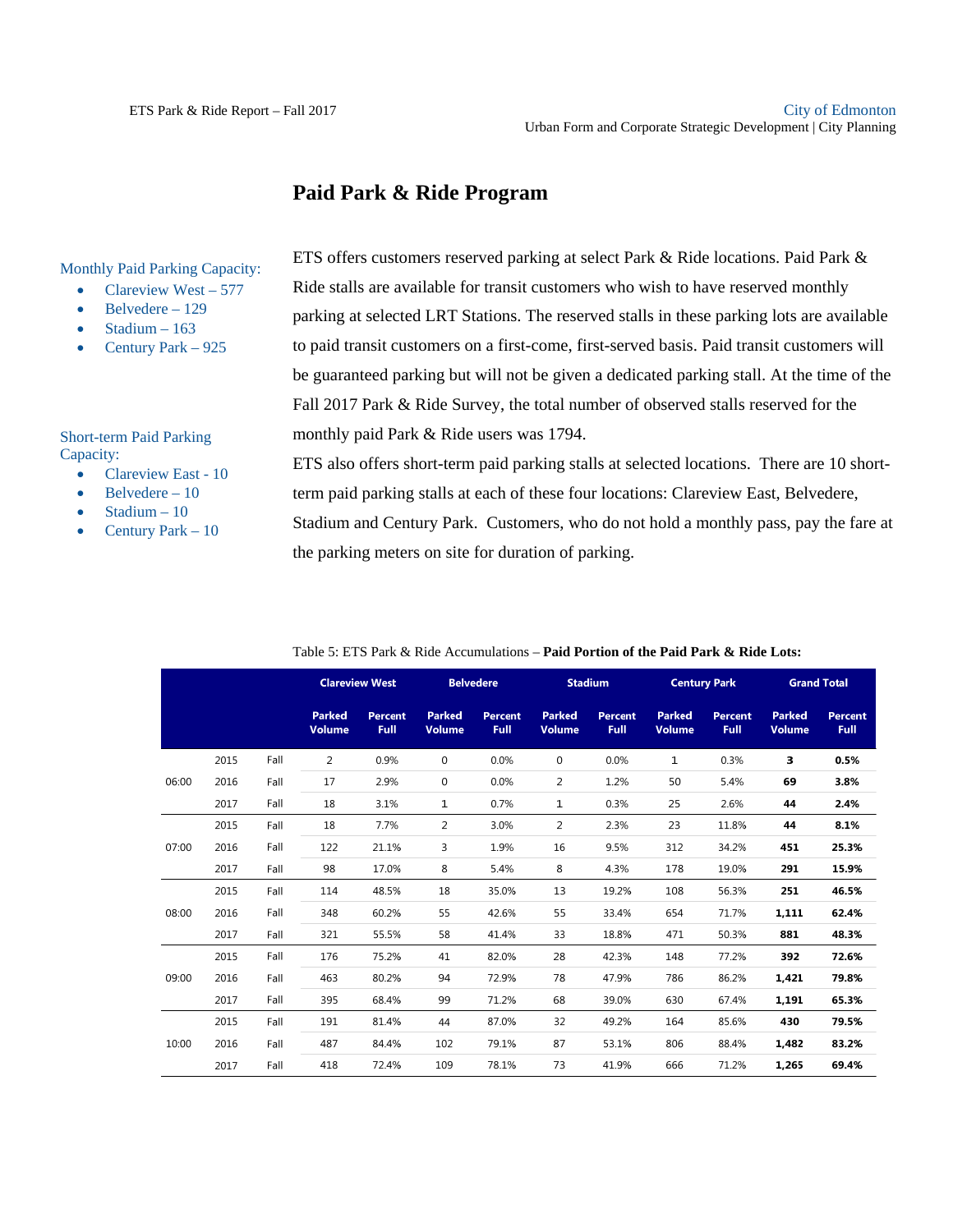#### ETS Park & Ride Report – Fall 2017 City of Edmonton City of Edmonton

Urban Form and Corporate Strategic Development | City Planning

|       |      |      |                                | <b>Clareview West</b>  |                                | <b>Belvedere</b>       |                                | <b>Stadium</b>         |                                | <b>Century Park</b>           |                                | <b>Grand Total</b>     |
|-------|------|------|--------------------------------|------------------------|--------------------------------|------------------------|--------------------------------|------------------------|--------------------------------|-------------------------------|--------------------------------|------------------------|
|       |      |      | <b>Parked</b><br><b>Volume</b> | <b>Percent</b><br>Full | <b>Parked</b><br><b>Volume</b> | <b>Percent</b><br>Full | <b>Parked</b><br><b>Volume</b> | Percent<br><b>Full</b> | <b>Parked</b><br><b>Volume</b> | <b>Percent</b><br><b>Full</b> | <b>Parked</b><br><b>Volume</b> | <b>Percent</b><br>Full |
|       | 2015 | Fall | 116                            | 18.1%                  | 44                             | 6.2%                   | 23                             | 5.0%                   | 239                            | 21.4%                         | 421                            | 14.4%                  |
| 06:00 | 2016 | Fall | 46                             | 15.7%                  | 44                             | 6.9%                   | 26                             | 7.3%                   | 331                            | 80.4%                         | 446                            | 26.3%                  |
|       | 2017 | Fall | 70                             | 23.7%                  | 44                             | 7.0%                   | 21                             | 6.1%                   | 104                            | 30.0%                         | 238                            | 14.8%                  |
|       | 2015 | Fall | 521                            | 81.7%                  | 238                            | 34.1%                  | 134                            | 28.8%                  | 1,101                          | 99.0%                         | 1,993                          | 68.5%                  |
| 07:00 | 2016 | Fall | 271                            | 92.3%                  | 233                            | 36.8%                  | 142                            | 39.8%                  | 379                            | 92.2%                         | 1.024                          | 60.5%                  |
|       | 2017 | Fall | 278                            | 94.7%                  | 261                            | 42.0%                  | 157                            | 45.2%                  | 330                            | 95.1%                         | 1.026                          | 63.7%                  |
|       | 2015 | Fall | 635                            | 99.6%                  | 692                            | 99.1%                  | 449                            | 96.7%                  | 1,085                          | 97.5%                         | 2,859                          | 98.2%                  |
| 08:00 | 2016 | Fall | 288                            | 98.1%                  | 629                            | 99.5%                  | 356                            | 99.7%                  | 394                            | 95.7%                         | 1.666                          | 98.4%                  |
|       | 2017 | Fall | 290                            | 98.8%                  | 608                            | 97.7%                  | 339                            | 97.6%                  | 338                            | 97.4%                         | 1,574                          | 97.8%                  |
|       | 2015 | Fall | 636                            | 99.8%                  | 707                            | 101.3%                 | 456                            | 98.2%                  | 1,117                          | 100.4%                        | 2.915                          | 100.1%                 |
| 09:00 | 2016 | Fall | 290                            | 99.0%                  | 632                            | 100.0%                 | 357                            | 99.9%                  | 400                            | 97.3%                         | 1,679                          | 99.1%                  |
|       | 2017 | Fall | 292                            | 99.5%                  | 613                            | 98.5%                  | 343                            | 98.8%                  | 341                            | 98.3%                         | 1,588                          | 98.7%                  |
|       | 2015 | Fall | 635                            | 99.6%                  | 712                            | 102.0%                 | 456                            | 98.3%                  | 1,115                          | 100.2%                        | 2.917                          | 100.2%                 |
| 10:00 | 2016 | Fall | 290                            | 99.0%                  | 632                            | 99.9%                  | 357                            | 99.9%                  | 404                            | 98.2%                         | 1.682                          | 99.3%                  |
|       | 2017 | Fall | 292                            | 99.5%                  | 614                            | 98.7%                  | 343                            | 98.8%                  | 344                            | 99.1%                         | 1,593                          | 99.0%                  |

### Table 6: ETS Park & Ride Accumulations – **Free Portion of the Paid Park & Ride Lots:**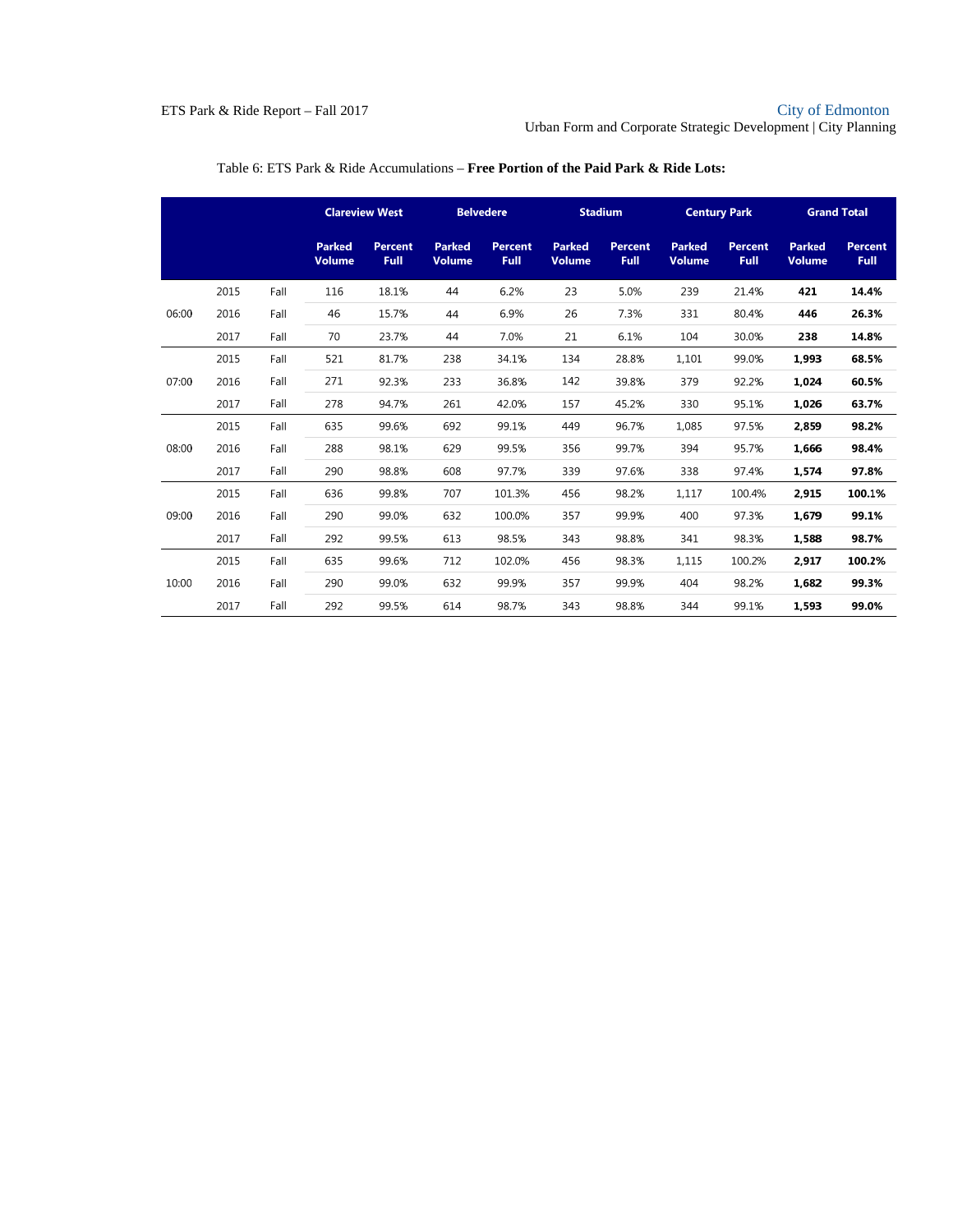### **Methodology**

The number of vehicles parked in the five LRT Park & Ride sites, three Bus Transit Centre Park & Ride sites and Davies City Lot are counted three times a year on two consecutive days: a Wednesday and a Thursday. The timing of the surveys capture three different levels of demand for Transit:

- The fall count is conducted between September 1 and November 30. This period represents a high demand season as post-secondary institutions and schools are both in session and most people are at work.
- The spring count is conducted between mid-April and June 30. This period represents a moderate demand season as post-secondary institutions are not in full session but schools are in session and most people are working.
- The summer count is conducted between July 1 and August 31. This period represents a low demand as people tend to be on vacation and both post-secondary institutions and schools are not in session.

Utilization surveys are conducted on Wednesdays and Thursdays to capture the different usage patterns for the University of Alberta lecture hours (Monday/Wednesday/Friday and Tuesday/Thursday). The vehicles in each site are counted each hour starting at approximately 6:00, 7:00, 8:00, 9:00 and 10:00.

The capacity of each Park & Ride site is a reflection of the number of parking spaces available on the day of the survey. The totals for parking spaces used and capacity do not include reserved spaces for Transit, Taxis, Kiosk, loading zones, time-limited parking and Kiss & Ride.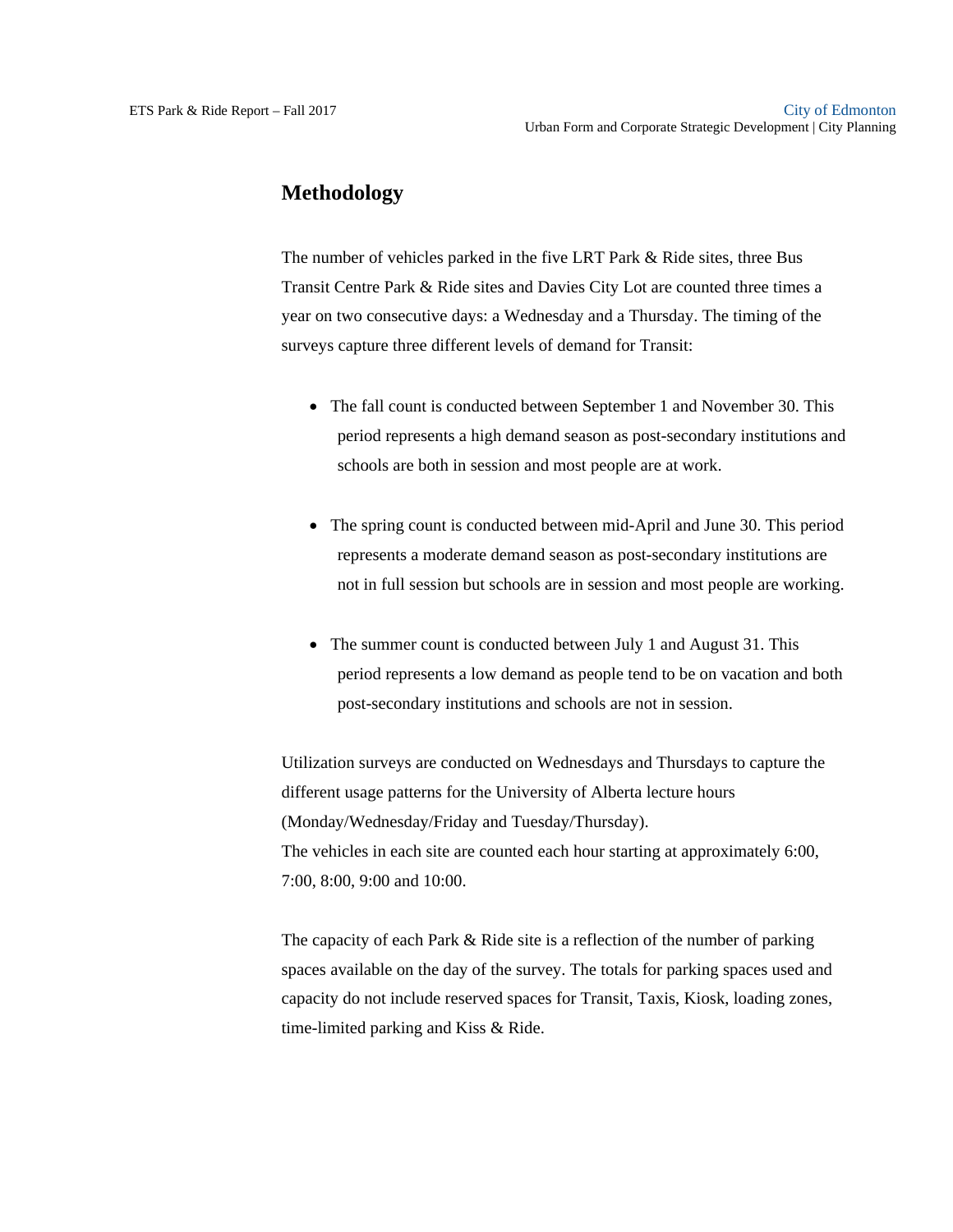#### *DISCLAIMER*

*The Monitoring Services team makes an extensive effort to assure the quality of information contained in this report is correct. Transit usage can vary by 10 percent or more from one day to the other or by season to season. Our team tries to minimize the variations by conducting surveys around the same time of the year. Year to Year variation may be due to random events such as weather, accidents or unforeseen events affecting service delivery. It is impossible to achieve complete accuracy and consistency in the reported data.* 

*We recommend looking at trends, since variation that is consistent over a longer period is more likely to be real and not just the result of random events. Consideration and appropriate weighting of other sources is to be encouraged before making decisions.*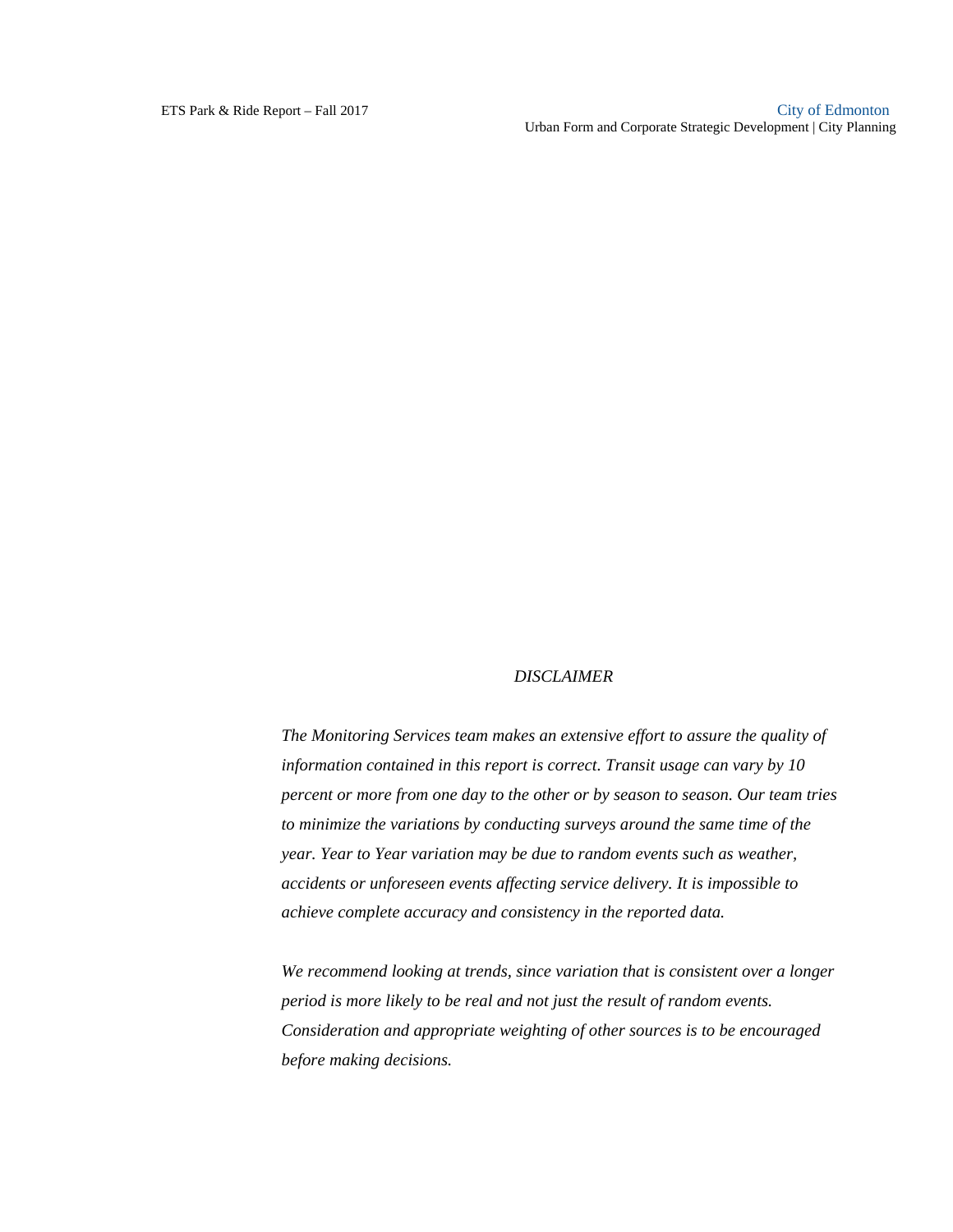## ETS Park & Ride Report – Fall 2017

## Appendices

by Monitoring & Geospatial Services

Urban Form and Corporate Strategic Development | City Planning City of Edmonton

December, 2017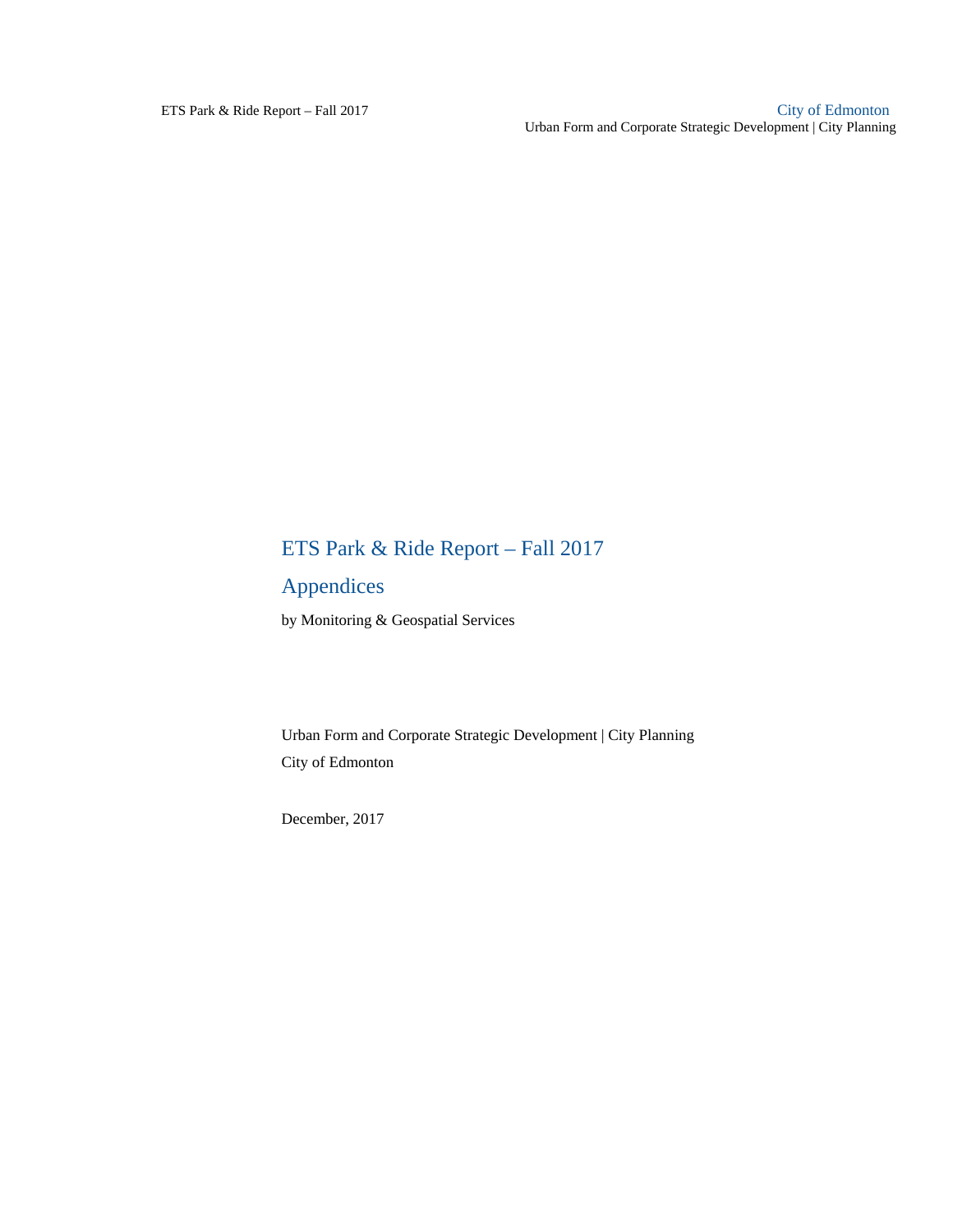#### **Time of Year: University In School In**

**Park and Ride Site** Clareview East

| <b>Time</b> | Lot               | <b>Regular Free Handicap</b> |                  |                         | <b>Carpool</b> Monthly Paid | <b>Hourly</b>    |     | <b>Total Volume Total Capacity</b> | $%$ Use  | <b>Non-Paid Use</b> | <b>Paid Use</b> | <b>Reserved</b>  | <b>Bikes</b>     |
|-------------|-------------------|------------------------------|------------------|-------------------------|-----------------------------|------------------|-----|------------------------------------|----------|---------------------|-----------------|------------------|------------------|
| 06:00       | Northeast         | 48                           | $\mathfrak{Z}$   | $\overline{0}$          | $\boldsymbol{0}$            | $\overline{0}$   | 52  | 67                                 | 77.6%    | 77.6%               |                 | $\mathbf{0}$     | 1                |
|             | Southeast         | 39                           | $\boldsymbol{0}$ | $\overline{4}$          | $\mathbf{0}$                | $\boldsymbol{0}$ | 42  | 456                                | 9.2%     | 9.4%                | 0.0%            | $\boldsymbol{0}$ | $\boldsymbol{0}$ |
|             | <b>Site Total</b> | 87                           | 3                | $\overline{\mathbf{4}}$ | $\bf{0}$                    | $\bf{0}$         | 94  | 523                                | $18.0\%$ | 18.3%               | $0.0\%$         | $\bf{0}$         | $\mathbf{1}$     |
| 07:00       | Northeast         | 63                           | $\overline{4}$   | $\boldsymbol{0}$        | $\mathbf{0}$                | $\boldsymbol{0}$ | 67  | 67                                 | 100.0%   | 100.0%              |                 | $\boldsymbol{0}$ | 1                |
|             | Southeast         | 260                          | 4                | 5                       | $\overline{0}$              | $\overline{0}$   | 269 | 456                                | 59.0%    | 60.3%               | 0.0%            | $\mathbf{0}$     | $\mathbf{0}$     |
|             | <b>Site Total</b> | 323                          | 8                | 5                       | $\bf{0}$                    | $\bf{0}$         | 336 | 523                                | 64.2%    | 65.5%               | $0.0\%$         | $\bf{0}$         | $\mathbf{1}$     |
| 08:00       | Northeast         | 63                           | $\overline{4}$   | $\boldsymbol{0}$        | $\boldsymbol{0}$            | $\boldsymbol{0}$ | 67  | 67                                 | 100.0%   | 100.0%              |                 | $\boldsymbol{0}$ | $\mathbf{1}$     |
|             | Southeast         | 455                          | $\,8\,$          | 5                       | $\boldsymbol{0}$            | $\overline{0}$   | 468 | 456                                | 102.6%   | 104.9%              | 0.0%            | $\mathbf{0}$     | $\boldsymbol{0}$ |
|             | <b>Site Total</b> | 518                          | $\bf 12$         | 5                       | $\bf{0}$                    | $\bf{0}$         | 535 | 523                                | 102.3%   | 104.3%              | $0.0\%$         | $\bf{0}$         | $\mathbf{1}$     |
| 09:00       | Northeast         | 63                           | $\overline{4}$   | $\mathbf{0}$            | $\boldsymbol{0}$            | $\overline{0}$   | 67  | 67                                 | 100.0%   | 100.0%              |                 | $\boldsymbol{0}$ |                  |
|             | Southeast         | 456                          | $\,8\,$          | 5                       | $\overline{0}$              | $\overline{0}$   | 470 | 456                                | 103.1%   | 105.2%              | 0.0%            | $\boldsymbol{0}$ | $\mathbf{0}$     |
|             | <b>Site Total</b> | 519                          | 12               | $5\phantom{.0}$         | $\bf{0}$                    | $\bf{0}$         | 537 | 523                                | 102.7%   | 104.5%              | $0.0\%$         | $\bf{0}$         | $\mathbf{1}$     |
| 10:00       | Northeast         | 63                           | 4                | $\mathbf{0}$            | $\overline{0}$              | $\overline{0}$   | 67  | 67                                 | 100.0%   | 100.0%              |                 | $\boldsymbol{0}$ | $\overline{c}$   |
|             | Southeast         | 456                          | $\,8\,$          | 5                       | $\boldsymbol{0}$            | 1                | 470 | 456                                | 103.1%   | 105.4%              | 10.0%           | $\boldsymbol{0}$ | $\mathbf{0}$     |
|             | <b>Site Total</b> | 519                          | 12               | 5                       | $\bf{0}$                    | $\mathbf{1}$     | 537 | 523                                | 102.7%   | 104.7%              | 10.0%           | $\bf{0}$         | $\boldsymbol{2}$ |

### **Detail by Category**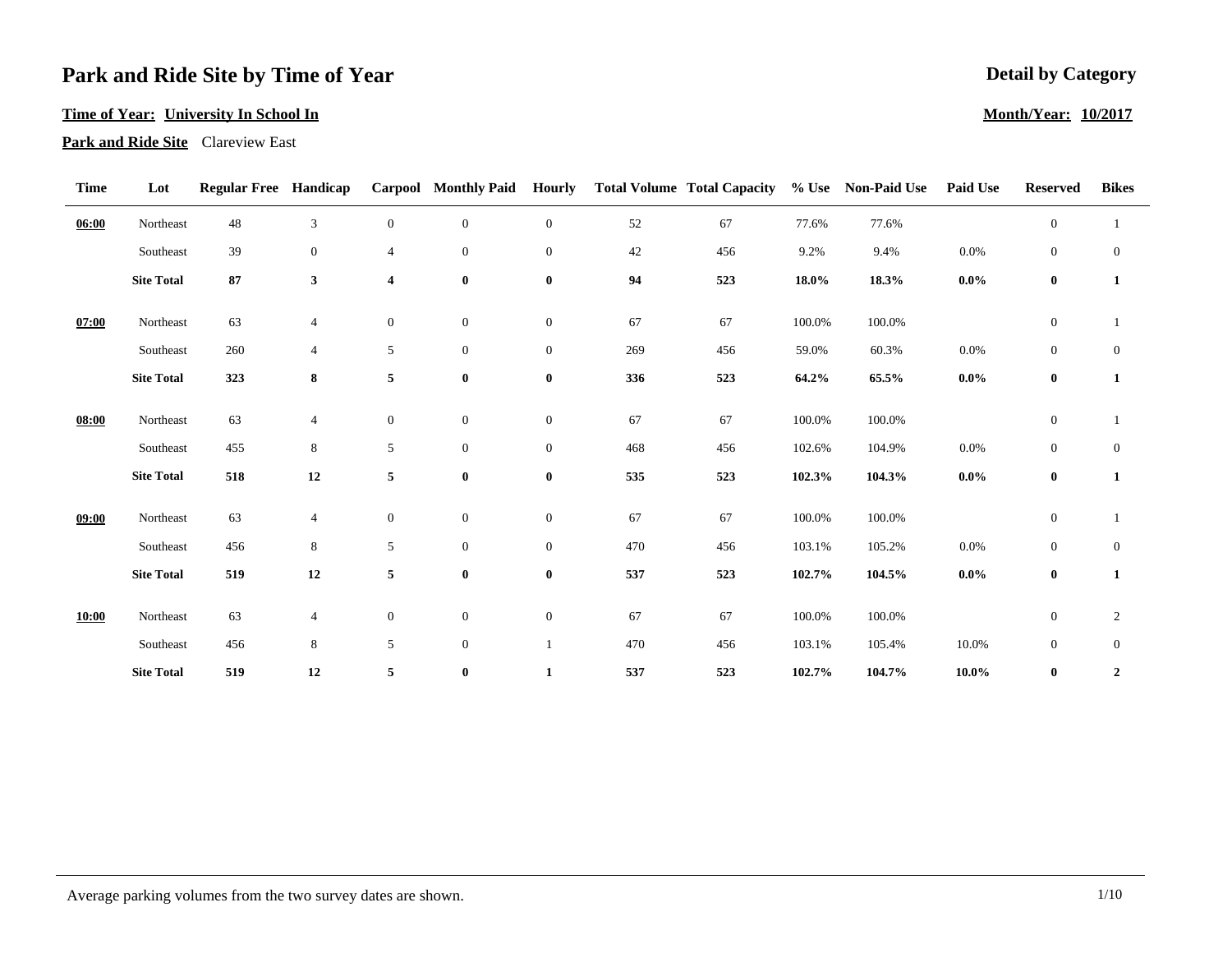#### **Time of Year: University In School In**

**Park and Ride Site** Clareview West

| <b>Time</b> | Lot               | <b>Regular Free Handicap</b> |                |                  | <b>Carpool</b> Monthly Paid | <b>Hourly</b>    |                | <b>Total Volume Total Capacity</b> |          | % Use Non-Paid Use | Paid Use | <b>Reserved</b>  | <b>Bikes</b>     |
|-------------|-------------------|------------------------------|----------------|------------------|-----------------------------|------------------|----------------|------------------------------------|----------|--------------------|----------|------------------|------------------|
| 06:00       | Northwest         | 68                           | 1              | $\overline{0}$   | 14                          | $\overline{0}$   | 83             | 465                                | 17.8%    | 24.6%              | 7.8%     | $\boldsymbol{0}$ | $\mathbf{0}$     |
|             | Southwest         | $\overline{0}$               | $\overline{0}$ | $\boldsymbol{0}$ | $\overline{4}$              | $\overline{0}$   | $\overline{4}$ | 405                                | 1.0%     | 0.0%               | 1.0%     | $\boldsymbol{0}$ | $\boldsymbol{0}$ |
|             | <b>Site Total</b> | 68                           | $\mathbf{1}$   | $\bf{0}$         | 18                          | $\bf{0}$         | 87             | 870                                | $10.0\%$ | 23.9%              | 3.1%     | $\bf{0}$         | $\bf{0}$         |
| 07:00       | Northwest         | 274                          | 2              | $\boldsymbol{0}$ | 53                          | $\boldsymbol{0}$ | 330            | 465                                | 71.0%    | 96.8%              | 29.4%    | $\boldsymbol{0}$ | $\boldsymbol{0}$ |
|             | Southwest         | $\overline{0}$               | 1              | $\mathbf{0}$     | 45                          | $\boldsymbol{0}$ | 46             | 405                                | 11.4%    | 12.5%              | 11.3%    | $\overline{0}$   | $\boldsymbol{0}$ |
|             | <b>Site Total</b> | 274                          | 3              | $\boldsymbol{0}$ | 98                          | $\pmb{0}$        | 376            | 870                                | 43.2%    | 94.5%              | 17.0%    | $\bf{0}$         | $\bf{0}$         |
| 08:00       | Northwest         | 281                          | 3              | $\boldsymbol{0}$ | 149                         | $\boldsymbol{0}$ | 433            | 465                                | 93.1%    | 99.6%              | 82.8%    | $\mathbf{0}$     | $\boldsymbol{0}$ |
|             | Southwest         | $\overline{0}$               | 6              | $\mathbf{0}$     | 172                         | $\boldsymbol{0}$ | 177            | 405                                | 43.7%    | 75.0%              | 43.3%    | $\boldsymbol{0}$ | $\mathbf{0}$     |
|             | <b>Site Total</b> | 281                          | 9              | $\bf{0}$         | 321                         | $\bf{0}$         | 610            | 870                                | 70.1%    | 99.0%              | 55.6%    | $\bf{0}$         | $\bf{0}$         |
| 09:00       | Northwest         | 281                          | 3              | $\boldsymbol{0}$ | 166                         | $\overline{0}$   | 450            | 465                                | 96.8%    | 99.6%              | 92.2%    | $\mathbf{0}$     | $\boldsymbol{0}$ |
|             | Southwest         | $\mathbf{0}$                 | $\,$ 8 $\,$    | $\mathbf{0}$     | 228                         | $\overline{0}$   | 236            | 405                                | 58.3%    | 100.0%             | 57.4%    | $\mathbf{0}$     | $\boldsymbol{0}$ |
|             | <b>Site Total</b> | 281                          | ${\bf 11}$     | $\boldsymbol{0}$ | 394                         | $\bf{0}$         | 686            | 870                                | 78.9%    | 99.7%              | 68.3%    | $\bf{0}$         | $\bf{0}$         |
| 10:00       | Northwest         | 280                          | 4              | $\mathbf{0}$     | 174                         | $\overline{0}$   | 458            | 465                                | 98.5%    | 99.6%              | 96.7%    | $\boldsymbol{0}$ | $\mathbf{0}$     |
|             | Southwest         | $\overline{0}$               | $\,$ 8 $\,$    | $\mathbf{0}$     | 244                         | $\boldsymbol{0}$ | 252            | 405                                | 62.2%    | 100.0%             | 61.5%    | $\boldsymbol{0}$ | $\boldsymbol{0}$ |
|             | <b>Site Total</b> | 280                          | 12             | $\bf{0}$         | 418                         | $\bf{0}$         | 710            | 870                                | 81.6%    | 99.7%              | 72.4%    | $\bf{0}$         | $\bf{0}$         |

### **Detail by Category**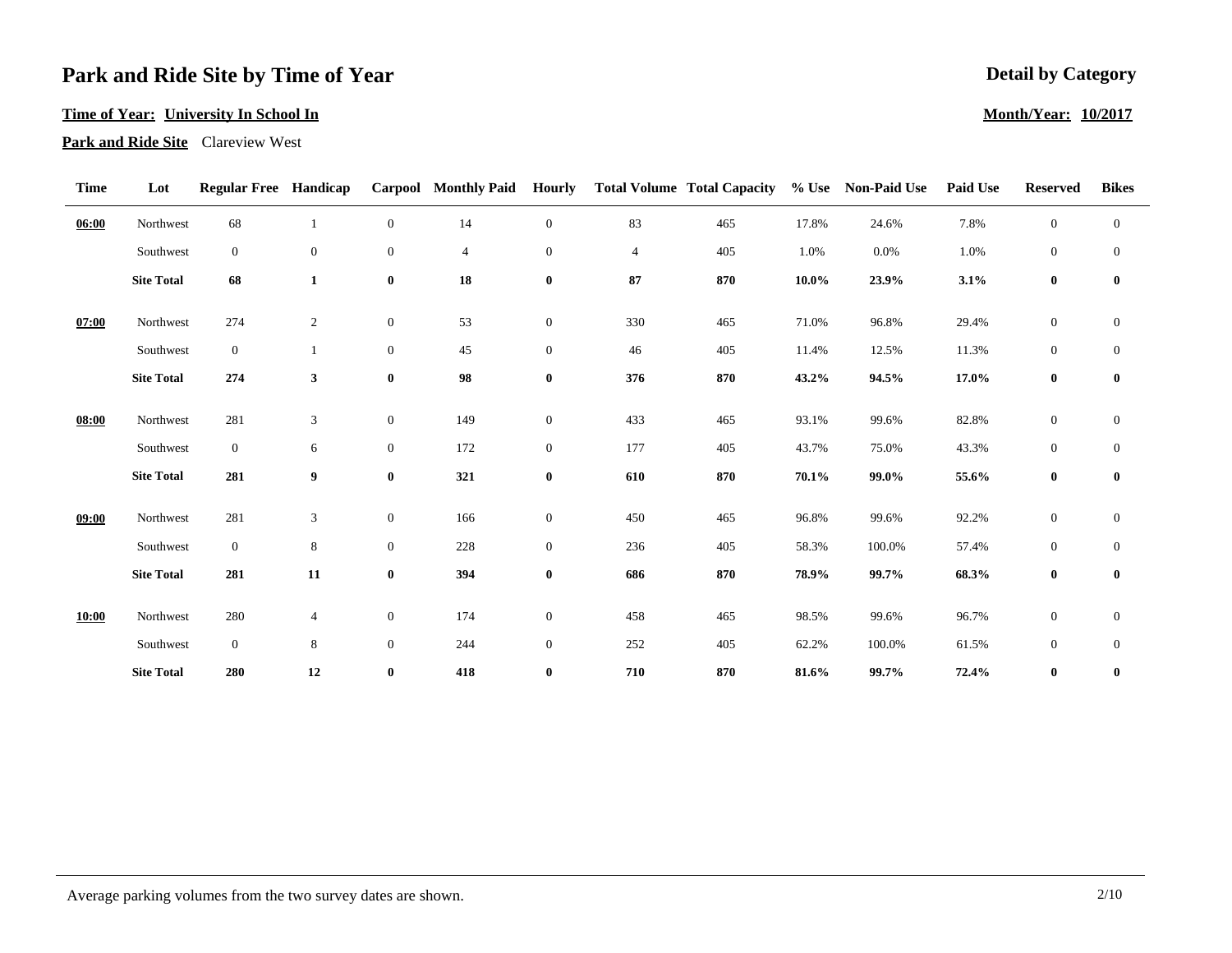#### **Time of Year: University In School In**

**Park and Ride Site** Belvedere

| <b>Time</b> | Lot               | <b>Regular Free Handicap</b> |                  |                         |                  |                  |             | Carpool Monthly Paid Hourly Total Volume Total Capacity |       | % Use Non-Paid Use | <b>Paid Use</b> | <b>Reserved</b>  | <b>Bikes</b>     |
|-------------|-------------------|------------------------------|------------------|-------------------------|------------------|------------------|-------------|---------------------------------------------------------|-------|--------------------|-----------------|------------------|------------------|
| 06:00       | Northwest         | $20\,$                       | $\boldsymbol{0}$ | $\boldsymbol{0}$        | $\boldsymbol{0}$ | $\boldsymbol{0}$ | $20\,$      | 115                                                     | 17.4% | 17.4%              |                 | $\boldsymbol{0}$ | $\boldsymbol{0}$ |
|             | Southeast         | 5                            | $\boldsymbol{0}$ | $\boldsymbol{0}$        | $\mathbf{0}$     | $\boldsymbol{0}$ | 5           | 143                                                     | 3.5%  | 3.5%               |                 | $\boldsymbol{0}$ | $\mathbf{0}$     |
|             | Northeast         | 18                           | $\boldsymbol{0}$ | $\boldsymbol{0}$        | $\mathbf{1}$     | $\boldsymbol{0}$ | $20\,$      | 503                                                     | 4.0%  | 4.9%               | 0.7%            | $\boldsymbol{0}$ | $\mathbf{0}$     |
|             | <b>Site Total</b> | 43                           | $\pmb{0}$        | $\pmb{0}$               | $\mathbf{1}$     | $\pmb{0}$        | 45          | 761                                                     | 5.9%  | $6.9\%$            | $0.7\%$         | $\boldsymbol{0}$ | $\pmb{0}$        |
| 07:00       | Northwest         | 84                           | $\boldsymbol{0}$ | $\boldsymbol{0}$        | $\boldsymbol{0}$ | $\boldsymbol{0}$ | $84\,$      | 115                                                     | 73.0% | 73.0%              |                 | $\boldsymbol{0}$ | $\boldsymbol{0}$ |
|             | Southeast         | 44                           | $\boldsymbol{0}$ | $\mathbf{0}$            | $\mathbf{0}$     | $\boldsymbol{0}$ | 44          | 143                                                     | 30.8% | 30.8%              |                 | $\boldsymbol{0}$ | $\boldsymbol{0}$ |
|             | Northeast         | 128                          | $\boldsymbol{0}$ | $\overline{4}$          | 8                | $\boldsymbol{0}$ | 140         | 503                                                     | 27.8% | 36.3%              | 5.8%            | $\boldsymbol{0}$ | $\mathbf{0}$     |
|             | <b>Site Total</b> | 256                          | $\bf{0}$         | $\overline{\mathbf{4}}$ | 8                | $\bf{0}$         | ${\bf 268}$ | 761                                                     | 35.2% | 41.8%              | 5.8%            | $\bf{0}$         | $\bf{0}$         |
| 08:00       | Northwest         | 110                          | $\sqrt{2}$       | $\boldsymbol{0}$        | $\mathbf{0}$     | $\boldsymbol{0}$ | 112         | 115                                                     | 97.4% | 97.4%              |                 | $\mathbf{1}$     | $\boldsymbol{0}$ |
|             | Southeast         | 137                          | $\boldsymbol{0}$ | $\overline{0}$          | $\mathbf{0}$     | $\boldsymbol{0}$ | 137         | 143                                                     | 95.8% | 95.8%              |                 | $\mathbf{0}$     | $\boldsymbol{0}$ |
|             | Northeast         | 348                          | $\sqrt{6}$       | $\mathfrak{S}$          | 58               | $\boldsymbol{0}$ | 416         | 503                                                     | 82.7% | 98.6%              | 41.7%           | $\boldsymbol{0}$ | $\boldsymbol{0}$ |
|             | <b>Site Total</b> | 595                          | 8                | 5                       | 58               | $\bf{0}$         | 665         | 761                                                     | 87.4% | 97.7%              | 41.7%           | $\mathbf{1}$     | $\pmb{0}$        |
| 09:00       | Northwest         | 110                          | $\overline{4}$   | $\boldsymbol{0}$        | $\boldsymbol{0}$ | $\boldsymbol{0}$ | 114         | 115                                                     | 99.1% | 99.1%              |                 | $\boldsymbol{0}$ | $\boldsymbol{0}$ |
|             | Southeast         | 138                          | $\boldsymbol{0}$ | $\boldsymbol{0}$        | $\mathbf{0}$     | $\boldsymbol{0}$ | 138         | 143                                                     | 96.5% | 96.5%              |                 | $\boldsymbol{0}$ | $\boldsymbol{0}$ |
|             | Northeast         | 350                          | $\sqrt{6}$       | $\mathfrak{S}$          | 99               | $\boldsymbol{0}$ | 460         | 503                                                     | 91.5% | 99.2%              | 71.2%           | $\boldsymbol{0}$ | $\boldsymbol{0}$ |
|             | <b>Site Total</b> | 598                          | ${\bf 10}$       | $5\phantom{.0}$         | 99               | $\pmb{0}$        | 712         | 761                                                     | 93.6% | 98.6%              | 71.2%           | $\bf{0}$         | $\pmb{0}$        |
|             |                   |                              |                  |                         |                  |                  |             |                                                         |       |                    |                 |                  |                  |
| 10:00       | Northwest         | 110                          | $\overline{4}$   | $\boldsymbol{0}$        | $\mathbf{0}$     | $\boldsymbol{0}$ | 114         | 115                                                     | 99.1% | 99.1%              |                 | $\mathbf{0}$     | $\boldsymbol{0}$ |
|             | Southeast         | 138                          | $\boldsymbol{0}$ | $\boldsymbol{0}$        | $\mathbf{0}$     | $\boldsymbol{0}$ | 138         | 143                                                     | 96.5% | 96.5%              |                 | $\boldsymbol{0}$ | $\boldsymbol{0}$ |
|             | Northeast         | 350                          | $\tau$           | 5 <sub>5</sub>          | $108\,$          | $\boldsymbol{0}$ | 470         | 503                                                     | 93.4% | 99.5%              | 77.7%           | $\boldsymbol{0}$ | $\boldsymbol{0}$ |
|             | <b>Site Total</b> | 598                          | 11               | 5                       | 108              | $\bf{0}$         | 722         | 761                                                     | 94.9% | 98.7%              | 77.7%           | $\bf{0}$         | $\pmb{0}$        |

### **Detail by Category**

#### **Month/Year: 10/2017**

Average parking volumes from the two survey dates are shown. 3/10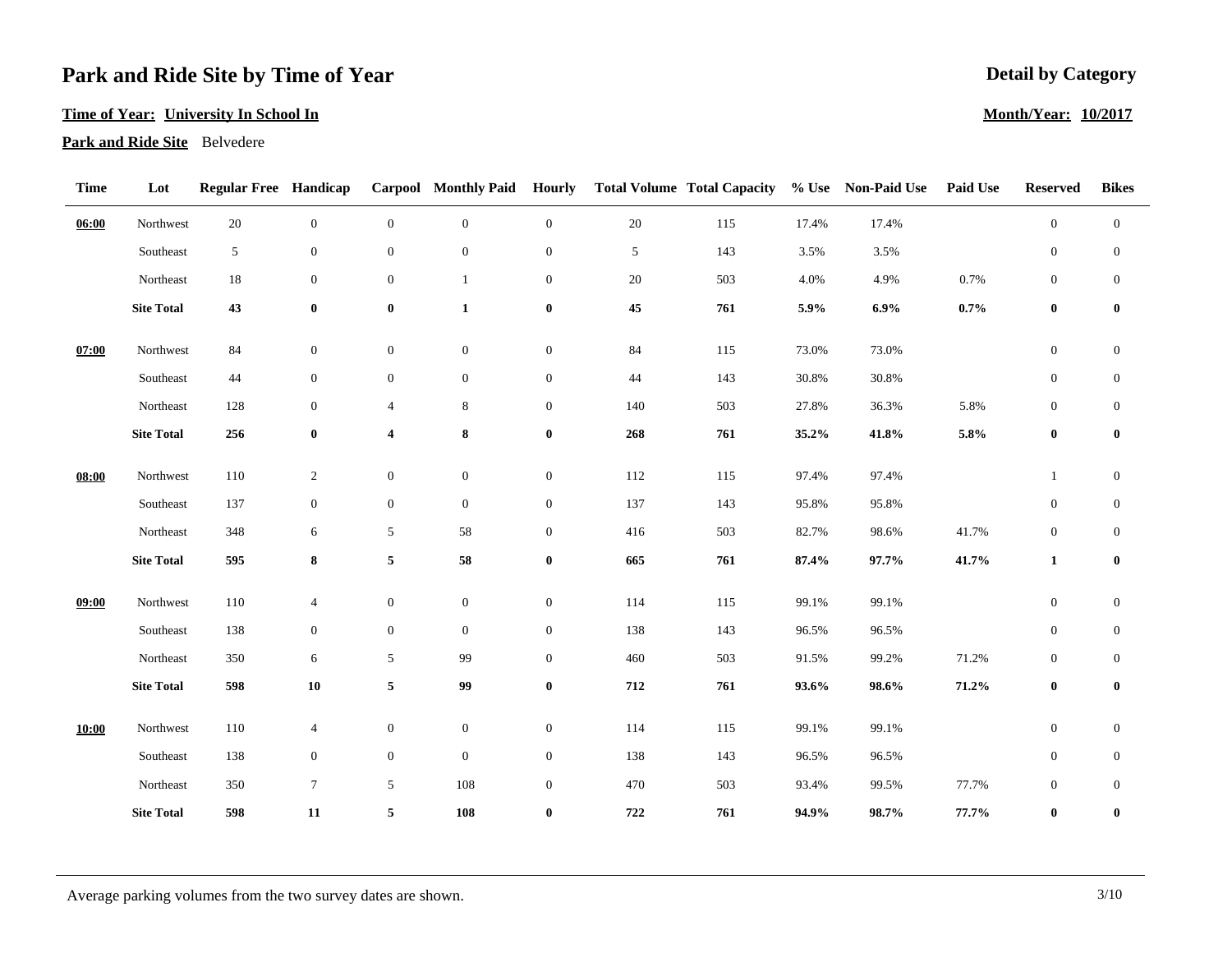#### **Time of Year: University In School In**

**Park and Ride Site** Stadium

| <b>Time</b> | Lot               | <b>Regular Free Handicap</b> |                         |                  | <b>Carpool</b> Monthly Paid | <b>Hourly</b>    |              | <b>Total Volume Total Capacity</b> |         | % Use Non-Paid Use | Paid Use | <b>Reserved</b>  | <b>Bikes</b>     |
|-------------|-------------------|------------------------------|-------------------------|------------------|-----------------------------|------------------|--------------|------------------------------------|---------|--------------------|----------|------------------|------------------|
| 06:00       | North             | $\overline{0}$               | $\overline{0}$          | $\overline{0}$   | $\boldsymbol{0}$            | $\overline{0}$   | $\mathbf{0}$ | 171                                | $0.0\%$ | $0.0\%$            | $0.0\%$  | $\mathbf{0}$     | $\boldsymbol{0}$ |
|             | South             | 21                           | $\overline{0}$          | $\boldsymbol{0}$ | $\boldsymbol{0}$            | $\overline{0}$   | 21           | 349                                | 6.0%    | 6.2%               | 0.0%     | $\boldsymbol{0}$ | $\boldsymbol{0}$ |
|             | <b>Site Total</b> | ${\bf 21}$                   | $\bf{0}$                | $\boldsymbol{0}$ | $\bf{0}$                    | $\bf{0}$         | 21           | 520                                | $4.0\%$ | 6.1%               | $0.0\%$  | $\bf{0}$         | $\bf{0}$         |
| 07:00       | North             | $\overline{0}$               | 1                       | $\boldsymbol{0}$ | 8                           | $\overline{0}$   | $\,8\,$      | 171                                | 4.7%    | 12.5%              | 4.9%     | $\boldsymbol{0}$ | $\mathbf{0}$     |
|             | South             | 150                          | $\overline{0}$          | 5                | $\boldsymbol{0}$            | $\boldsymbol{0}$ | 156          | 349                                | 44.7%   | 46.0%              | 0.0%     | $\boldsymbol{0}$ | $\boldsymbol{0}$ |
|             | <b>Site Total</b> | 150                          | $\mathbf{1}$            | 5                | 8                           | $\bf{0}$         | 164          | 520                                | 31.5%   | 45.2%              | 4.6%     | $\bf{0}$         | $\bf{0}$         |
| 08:00       | North             | $\overline{0}$               | $\mathfrak z$           | $\boldsymbol{0}$ | 32                          | $\boldsymbol{0}$ | 36           | 171                                | 21.1%   | 37.5%              | 19.6%    | $\mathbf{0}$     | $\boldsymbol{0}$ |
|             | South             | 324                          | $\mathbf{1}$            | $10\,$           | $\mathbf{0}$                | $\overline{0}$   | 336          | 349                                | 96.3%   | 99.1%              | 0.0%     | $\boldsymbol{0}$ | $\mathbf{0}$     |
|             | <b>Site Total</b> | 324                          | $\overline{\mathbf{4}}$ | ${\bf 10}$       | $32\,$                      | $\bf{0}$         | 372          | 520                                | 71.5%   | 97.7%              | 18.5%    | $\bf{0}$         | $\bf{0}$         |
| 09:00       | North             | $\mathbf{0}$                 | $\overline{4}$          | $\boldsymbol{0}$ | 68                          | $\overline{0}$   | 72           | 171                                | 42.1%   | 50.0%              | 41.7%    |                  | $\boldsymbol{0}$ |
|             | South             | 328                          | $\mathbf{1}$            | 10               | $\boldsymbol{0}$            | $\overline{0}$   | 339          | 349                                | 97.1%   | 100.0%             | 0.0%     | $\boldsymbol{0}$ | $\boldsymbol{0}$ |
|             | <b>Site Total</b> | 328                          | 5                       | ${\bf 10}$       | 68                          | $\bf{0}$         | 411          | 520                                | 79.0%   | 98.8%              | 39.3%    | $\mathbf{1}$     | $\boldsymbol{0}$ |
| 10:00       | North             | $\overline{0}$               | $\overline{4}$          | $\boldsymbol{0}$ | $72\,$                      | $\overline{0}$   | $76\,$       | 171                                | 44.4%   | 50.0%              | 44.2%    | $\boldsymbol{0}$ | $\boldsymbol{0}$ |
|             | South             | 328                          |                         | $10\,$           | $\boldsymbol{0}$            | $\boldsymbol{0}$ | 339          | 349                                | 97.1%   | 100.0%             | 0.0%     | $\boldsymbol{0}$ | $\boldsymbol{0}$ |
|             | <b>Site Total</b> | 328                          | 5                       | ${\bf 10}$       | ${\bf 72}$                  | $\bf{0}$         | 415          | 520                                | 79.8%   | 98.8%              | 41.6%    | $\bf{0}$         | $\bf{0}$         |

### **Detail by Category**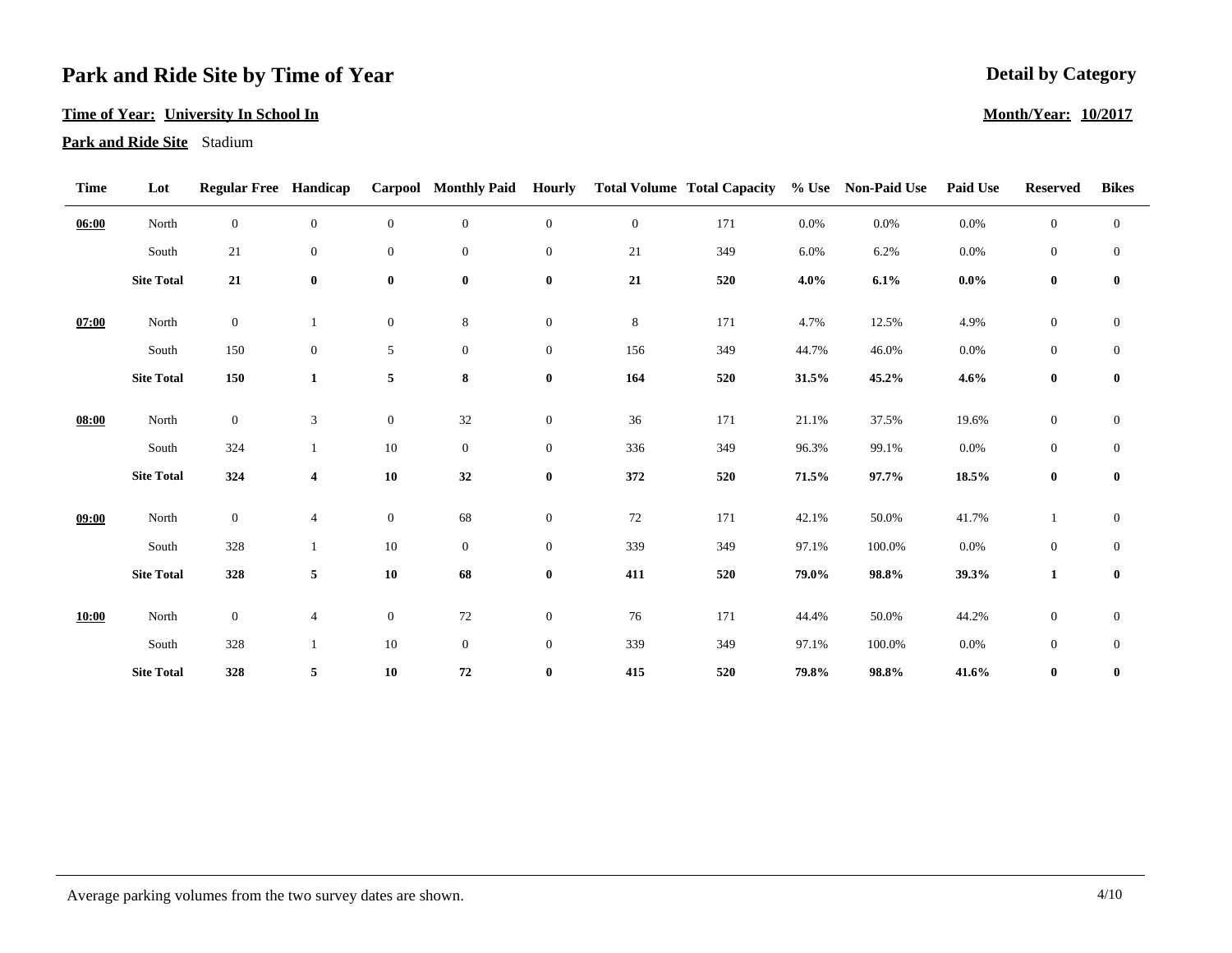#### **Time of Year: University In School In**

**Park and Ride Site** Century Park

| <b>Time</b> | Lot               | <b>Regular Free Handicap</b> |                  |                  |                  |                  |                | Carpool Monthly Paid Hourly Total Volume Total Capacity |          | % Use Non-Paid Use | <b>Paid Use</b> | <b>Reserved</b>         | <b>Bikes</b>             |
|-------------|-------------------|------------------------------|------------------|------------------|------------------|------------------|----------------|---------------------------------------------------------|----------|--------------------|-----------------|-------------------------|--------------------------|
| 06:00       | Northwest Paid    | $\boldsymbol{0}$             | $\boldsymbol{0}$ | $\boldsymbol{0}$ | 19               | $\boldsymbol{0}$ | 19             | 150                                                     | 12.7%    |                    | 12.7%           | $\mathbf{1}$            | $\boldsymbol{0}$         |
|             | Northeast Paid    | $\boldsymbol{0}$             | $\mathbf{0}$     | $\mathbf{0}$     | 6                | $\overline{0}$   | $\sqrt{6}$     | 785                                                     | 0.8%     |                    | 0.8%            | $\mathbf{0}$            | $\boldsymbol{0}$         |
|             | Southeast         | $\boldsymbol{0}$             | $\overline{2}$   | $\mathbf{0}$     | $\boldsymbol{0}$ | $\overline{0}$   | $\overline{c}$ | 21                                                      | 9.5%     | 9.5%               |                 | $\boldsymbol{0}$        | $\overline{\mathcal{L}}$ |
|             | Northeast Free    | 102                          | $\boldsymbol{0}$ | $\mathbf{0}$     | $\boldsymbol{0}$ | $\boldsymbol{0}$ | $102\,$        | 326                                                     | 31.3%    | 31.3%              |                 | $\boldsymbol{0}$        | $\boldsymbol{0}$         |
|             | <b>Site Total</b> | ${\bf 102}$                  | $\overline{2}$   | $\bf{0}$         | 25               | $\pmb{0}$        | 129            | 1282                                                    | $10.1\%$ | $30.0\%$           | 2.7%            | $\mathbf{1}$            | $\boldsymbol{4}$         |
| 07:00       | Northwest Paid    | $\overline{0}$               | $\overline{0}$   | $\mathbf{0}$     | 134              | $\overline{0}$   | 135            | 150                                                     | 90.0%    |                    | 90.0%           | $\mathbf{1}$            | $\boldsymbol{0}$         |
|             | Northeast Paid    | $\boldsymbol{0}$             | $\boldsymbol{0}$ | $\mathbf{0}$     | 42               | $\boldsymbol{0}$ | $42\,$         | 785                                                     | 5.4%     |                    | 5.4%            | $\overline{4}$          | $\boldsymbol{0}$         |
|             | Southeast         | $\boldsymbol{0}$             | 9                | $\mathbf{0}$     | $\boldsymbol{0}$ | $\overline{0}$   | $\overline{9}$ | 21                                                      | 42.9%    | 42.9%              |                 | $\mathbf{0}$            | 10                       |
|             | Northeast Free    | 321                          | $\mathbf{0}$     | $\mathbf{0}$     | $\boldsymbol{0}$ | $\overline{0}$   | 321            | 326                                                     | 98.5%    | 98.5%              |                 | $\mathbf{0}$            | $\boldsymbol{0}$         |
|             | <b>Site Total</b> | 321                          | $\boldsymbol{9}$ | $\bf{0}$         | 176              | $\pmb{0}$        | 507            | 1282                                                    | 39.5%    | 95.1%              | 18.9%           | 5                       | ${\bf 10}$               |
| 08:00       | Northwest Paid    | $\boldsymbol{0}$             | $\boldsymbol{0}$ | $\mathbf{0}$     | 140              | $\overline{c}$   | 142            | 150                                                     | 94.7%    |                    | 94.7%           | $\mathbf{1}$            | $\boldsymbol{0}$         |
|             | Northeast Paid    | $\boldsymbol{0}$             | $\boldsymbol{0}$ | $\mathbf{0}$     | 329              | $\boldsymbol{0}$ | 329            | 785                                                     | 41.9%    |                    | 41.9%           | $\mathbf{1}$            | $\mathbf{0}$             |
|             | Southeast         | $\overline{0}$               | 13               | $\mathbf{0}$     | $\boldsymbol{0}$ | $\boldsymbol{0}$ | 13             | $21\,$                                                  | 61.9%    | 61.9%              |                 | $\boldsymbol{0}$        | $12\,$                   |
|             | Northeast Free    | 325                          | $\boldsymbol{0}$ | $\mathbf{0}$     | $\boldsymbol{0}$ | $\boldsymbol{0}$ | 325            | 326                                                     | 99.7%    | 99.7%              |                 | $\boldsymbol{0}$        | $\mathbf{0}$             |
|             | <b>Site Total</b> | 325                          | 13               | $\bf{0}$         | 469              | $\mathbf{2}$     | 809            | 1282                                                    | 63.1%    | 97.4%              | 50.4%           | $\overline{2}$          | 12                       |
| 09:00       | Northwest Paid    | $\boldsymbol{0}$             | $\mathbf{0}$     | $\mathbf{0}$     | 140              | $\overline{c}$   | 142            | 150                                                     | 94.7%    |                    | 94.7%           | $\mathbf{1}$            | $\boldsymbol{0}$         |
|             | Northeast Paid    | $\overline{0}$               | $\boldsymbol{0}$ | $\mathbf{0}$     | 488              | $\boldsymbol{0}$ | 488            | 785                                                     | 62.2%    |                    | 62.2%           | $\overline{c}$          | $\overline{0}$           |
|             | Southeast         | $\overline{0}$               | 16               | $\boldsymbol{0}$ | $\boldsymbol{0}$ | $\boldsymbol{0}$ | 16             | $21\,$                                                  | 76.2%    | 76.2%              |                 | $\mathbf{1}$            | $15\,$                   |
|             | Northeast Free    | 326                          | $\mathbf{0}$     | $\mathbf{0}$     | $\boldsymbol{0}$ | $\overline{0}$   | 326            | 326                                                     | 100.0%   | 100.0%             |                 | $\mathbf{0}$            | $\boldsymbol{0}$         |
|             | <b>Site Total</b> | 326                          | 16               | $\bf{0}$         | 628              | $\overline{2}$   | 972            | 1282                                                    | 75.8%    | 98.6%              | 67.4%           | $\overline{\mathbf{4}}$ | 15                       |

### **Detail by Category**

#### **Month/Year: 10/2017**

Average parking volumes from the two survey dates are shown. 5/10 5/10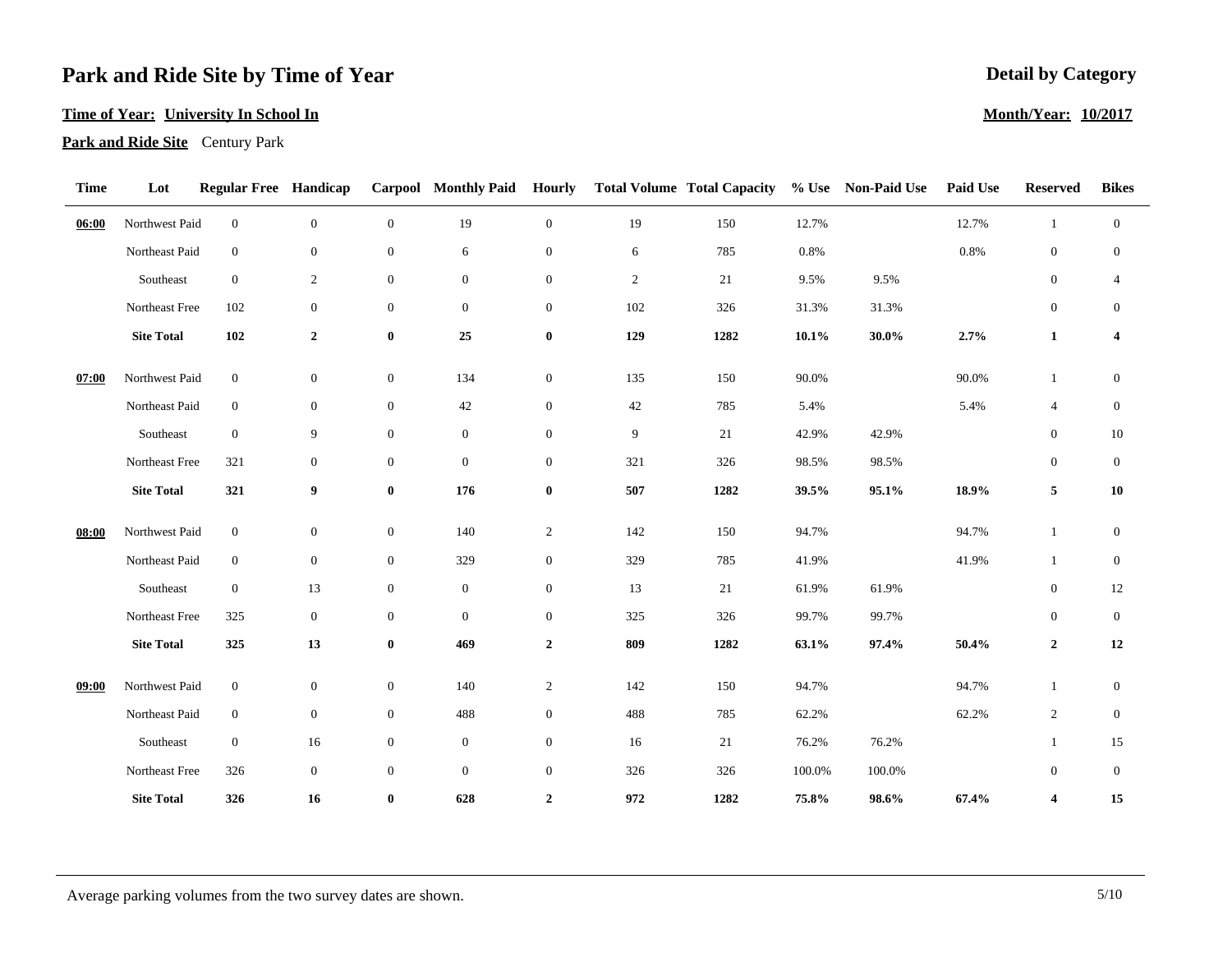#### **Time of Year: University In School In**

**Park and Ride Site** Century Park

| <b>Time</b> | Lot               | <b>Regular Free Handicap</b> |                |              | Carpool Monthly Paid | Hourly |      | <b>Total Volume Total Capacity</b> |        | % Use Non-Paid Use | <b>Paid Use</b> | Reserved | <b>Bikes</b> |  |
|-------------|-------------------|------------------------------|----------------|--------------|----------------------|--------|------|------------------------------------|--------|--------------------|-----------------|----------|--------------|--|
| 10:00       | Northwest Paid    | $\Omega$                     | $\overline{0}$ | $\theta$     | 140                  |        | 144  | 150                                | 96.0%  |                    | 96.0%           |          |              |  |
|             | Northeast Paid    | $\Omega$                     | $\Omega$       | $\Omega$     | 522                  |        | 522  | 785                                | 66.5%  |                    | 66.5%           |          |              |  |
|             | Southeast         | $\Omega$                     | 18             | $\theta$     |                      |        | 18   | 21                                 | 85.7%  | 85.7%              |                 |          | 16           |  |
|             | Northeast Free    | 326                          | $\overline{0}$ | $\Omega$     |                      |        | 326  | 326                                | 100.0% | 100.0%             |                 | $\bf{0}$ |              |  |
|             | <b>Site Total</b> | 326                          | 18             | $\mathbf{0}$ | 662                  |        | 1010 | 1282                               | 78.8%  | 99.1%              | 71.2%           |          | 16           |  |

# **Detail by Category**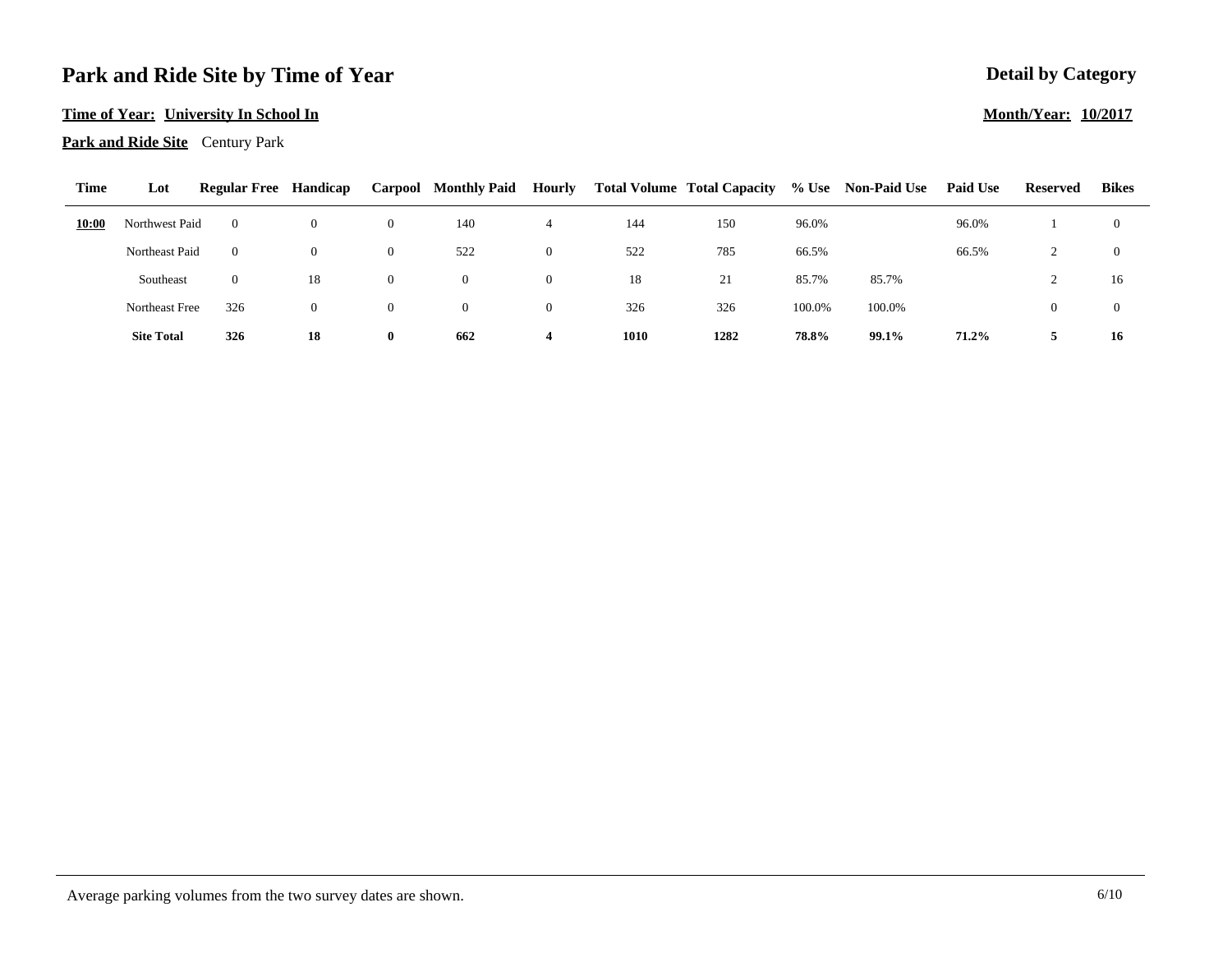#### **Time of Year: University In School In**

#### **Park and Ride Site** Meadows

| Time         | Lot     | <b>Regular Free</b> | Handicap       |                | <b>Carpool</b> Monthly Paid | Hourly   |     | <b>Total Volume Total Capacity</b> |       | % Use Non-Paid Use | <b>Paid Use</b> | Reserved | <b>Bikes</b>   |  |
|--------------|---------|---------------------|----------------|----------------|-----------------------------|----------|-----|------------------------------------|-------|--------------------|-----------------|----------|----------------|--|
| 06:00        | Meadows | 26                  | $\overline{0}$ | $\theta$       | $\theta$                    | 0        | 26  | 254                                | 10.2% | 10.2%              |                 | $\theta$ | $\overline{0}$ |  |
| 07:00        | Meadows | 73                  | $\overline{0}$ | $\overline{0}$ | $\theta$                    | 0        | 73  | 254                                | 28.7% | 28.7%              |                 | $\theta$ | $\overline{0}$ |  |
| 08:00        | Meadows | 154                 | $\overline{0}$ | $\theta$       | $\theta$                    | 0        | 154 | 254                                | 60.6% | 60.6%              |                 | $\theta$ | $\overline{0}$ |  |
| 09:00        | Meadows | 190                 | $\overline{0}$ | $\overline{0}$ | $\theta$                    | $\bf{0}$ | 191 | 254                                | 75.2% | 75.2%              |                 |          | $\overline{0}$ |  |
| <b>10:00</b> | Meadows | 192                 |                | $\overline{0}$ |                             | $_{0}$   | 194 | 254                                | 76.4% | 76.4%              |                 | $\theta$ | $\Omega$       |  |

## **Month/Year: 10/2017**

**Detail by Category**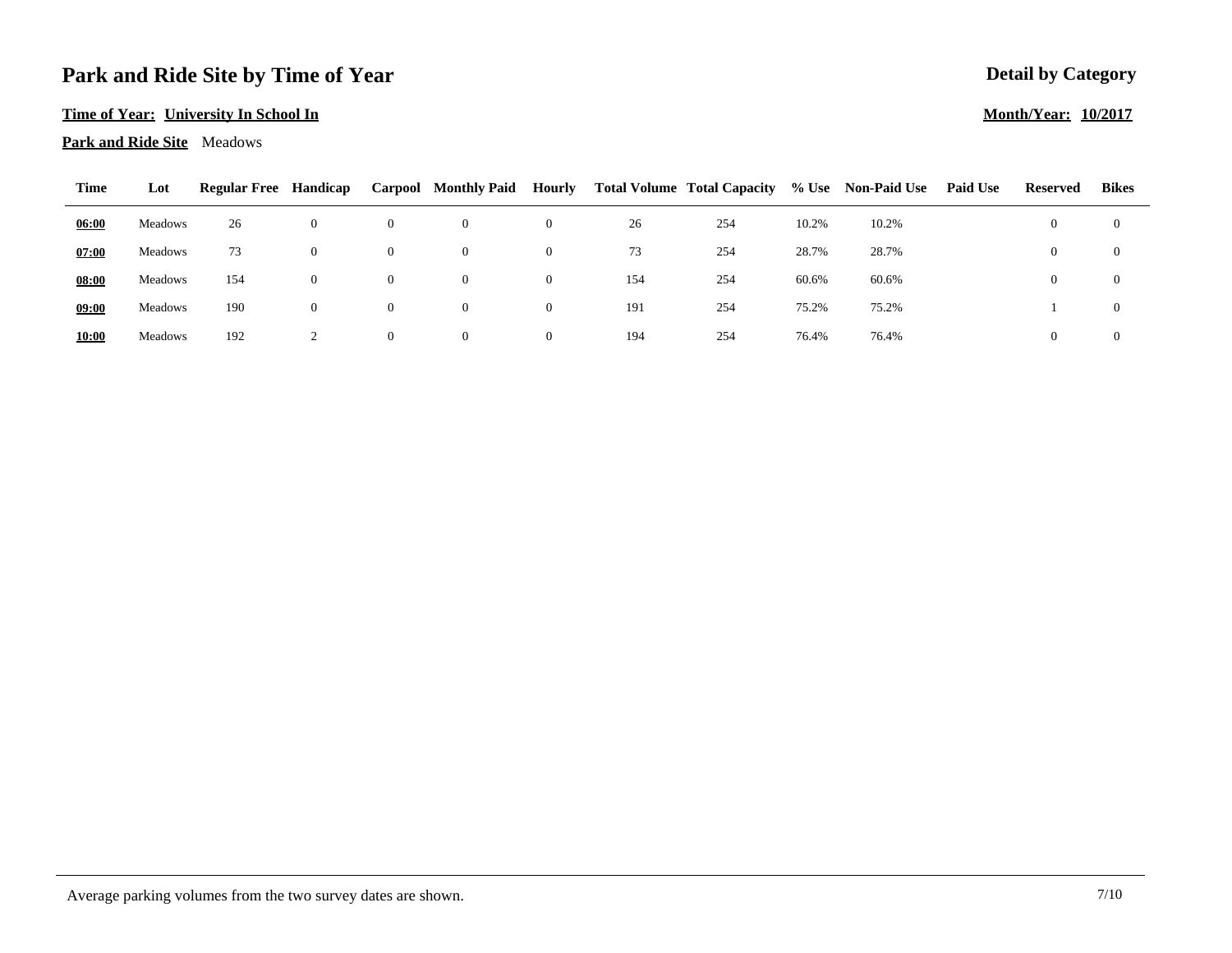#### **Time of Year: University In School In**

**Park and Ride Site** Lewis Farms

| Time  | Lot               | <b>Regular Free Handicap</b> |                  |                  | <b>Carpool</b> Monthly Paid | <b>Hourly</b>    |                  | <b>Total Volume Total Capacity</b> | $%$ Use | <b>Non-Paid Use</b> | <b>Paid Use</b> | <b>Reserved</b>  | <b>Bikes</b>     |
|-------|-------------------|------------------------------|------------------|------------------|-----------------------------|------------------|------------------|------------------------------------|---------|---------------------|-----------------|------------------|------------------|
| 06:00 | West Paved        | 26                           | $\boldsymbol{0}$ | $\mathbf{0}$     | $\boldsymbol{0}$            | $\boldsymbol{0}$ | 26               | 373                                | 7.0%    | 7.0%                |                 | $\mathbf{0}$     | $\mathbf{0}$     |
|       | East Unpaved      | $\overline{0}$               | $\boldsymbol{0}$ | $\mathbf{0}$     | $\boldsymbol{0}$            | $\overline{0}$   | $\mathbf{0}$     | 240                                | 0.0%    | 0.0%                |                 | $\boldsymbol{0}$ | $\mathbf{0}$     |
|       | <b>Site Total</b> | 26                           | $\bf{0}$         | $\boldsymbol{0}$ | $\bf{0}$                    | $\bf{0}$         | $26\phantom{.}$  | 613                                | $4.2\%$ | 4.2%                |                 | $\bf{0}$         | $\bf{0}$         |
| 07:00 | West Paved        | 155                          | $\sqrt{2}$       | $\boldsymbol{0}$ | $\boldsymbol{0}$            | $\boldsymbol{0}$ | 157              | 373                                | 42.1%   | 42.1%               |                 | $\boldsymbol{0}$ | $\boldsymbol{0}$ |
|       | East Unpaved      | $\overline{0}$               | $\mathbf{0}$     | $\mathbf{0}$     | $\boldsymbol{0}$            | $\boldsymbol{0}$ | $\boldsymbol{0}$ | 240                                | 0.0%    | 0.0%                |                 | $\mathbf{0}$     | $\boldsymbol{0}$ |
|       | <b>Site Total</b> | 155                          | $\mathbf{2}$     | $\boldsymbol{0}$ | $\bf{0}$                    | $\bf{0}$         | 157              | 613                                | 25.6%   | 25.6%               |                 | $\bf{0}$         | $\bf{0}$         |
| 08:00 | West Paved        | 316                          | $\boldsymbol{2}$ | $\boldsymbol{0}$ | $\mathbf{0}$                | $\boldsymbol{0}$ | 318              | 373                                | 85.3%   | 85.3%               |                 | $\boldsymbol{0}$ | $\boldsymbol{0}$ |
|       |                   |                              |                  |                  |                             |                  |                  |                                    |         |                     |                 |                  |                  |
|       | East Unpaved      | $\overline{0}$               | $\boldsymbol{0}$ | $\boldsymbol{0}$ | $\boldsymbol{0}$            | $\overline{0}$   | $\mathbf{0}$     | 240                                | 0.0%    | 0.0%                |                 | $\boldsymbol{0}$ | $\mathbf{0}$     |
|       | <b>Site Total</b> | 316                          | $\mathbf{2}$     | $\bf{0}$         | $\bf{0}$                    | $\bf{0}$         | 318              | 613                                | 51.9%   | 51.9%               |                 | $\bf{0}$         | $\bf{0}$         |
| 09:00 | West Paved        | 361                          | $\overline{2}$   | $\mathbf{0}$     | $\boldsymbol{0}$            | $\overline{0}$   | 364              | 373                                | 97.6%   | 97.6%               |                 | $\mathbf{0}$     | $\boldsymbol{0}$ |
|       |                   |                              |                  |                  |                             |                  |                  |                                    |         |                     |                 |                  |                  |
|       | East Unpaved      | 38                           | $\boldsymbol{0}$ | $\mathbf{0}$     | $\mathbf{0}$                | $\overline{0}$   | 38               | 240                                | 15.8%   | 15.8%               |                 | $\mathbf{0}$     | $\overline{0}$   |
|       | <b>Site Total</b> | 399                          | $\mathbf 2$      | $\bf{0}$         | $\bf{0}$                    | $\bf{0}$         | 402              | 613                                | 65.6%   | 65.6%               |                 | $\bf{0}$         | $\bf{0}$         |
|       |                   |                              |                  |                  |                             |                  |                  |                                    |         |                     |                 |                  |                  |
| 10:00 | West Paved        | 364                          | $\boldsymbol{2}$ | $\mathbf{0}$     | $\boldsymbol{0}$            | $\overline{0}$   | 366              | 373                                | 98.1%   | 98.1%               |                 |                  | $\boldsymbol{0}$ |
|       | East Unpaved      | 84                           | $\mathbf{0}$     | $\boldsymbol{0}$ | $\mathbf{0}$                | $\overline{0}$   | 84               | 240                                | 35.0%   | 35.0%               |                 | $\boldsymbol{0}$ | $\mathbf{0}$     |
|       | <b>Site Total</b> | 448                          | $\overline{2}$   | $\bf{0}$         | $\bf{0}$                    | $\bf{0}$         | 450              | 613                                | 73.4%   | 73.4%               |                 | $\mathbf{1}$     | $\bf{0}$         |

### **Detail by Category**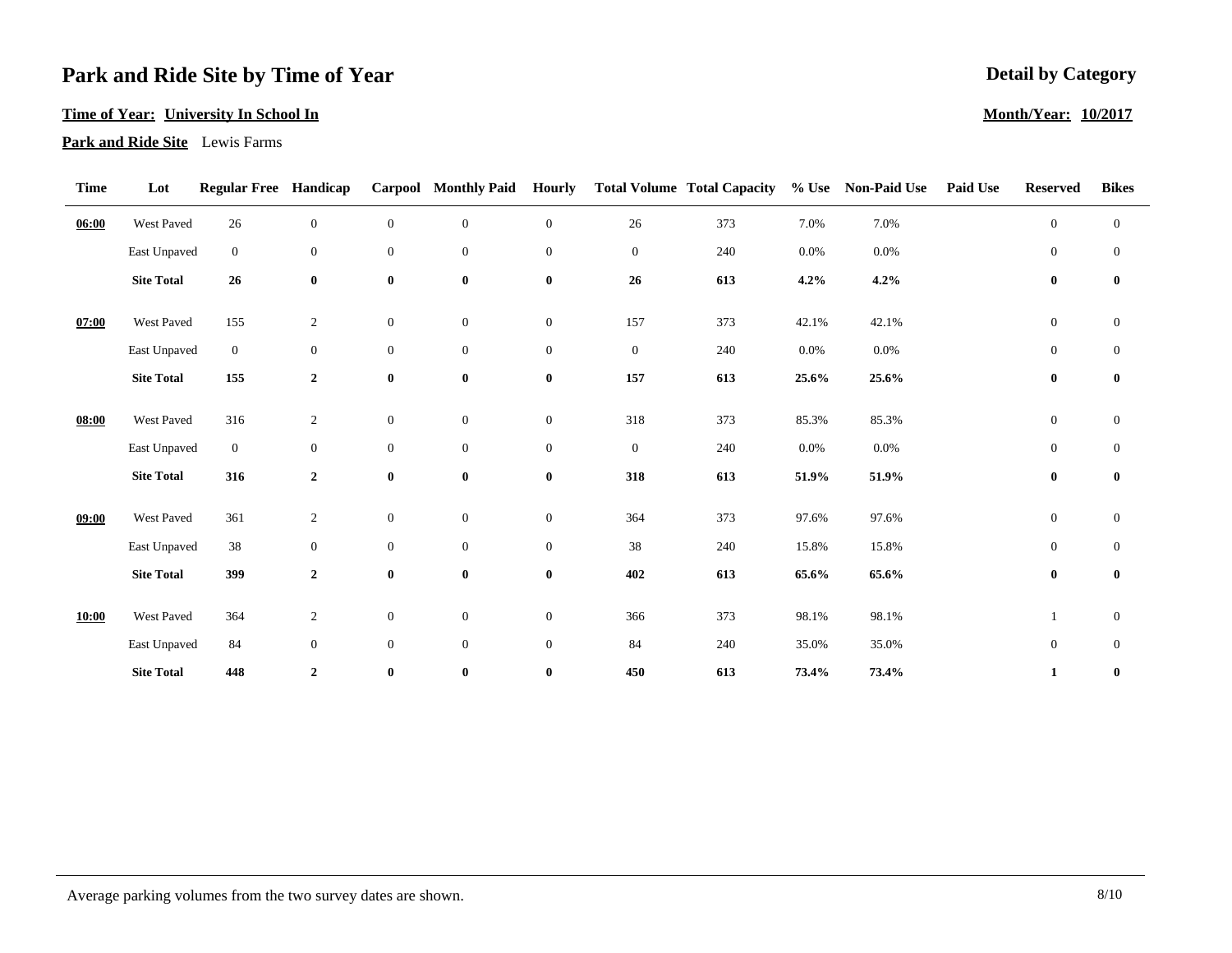#### **Time of Year: University In School In**

**Park and Ride Site** Eaux Claires

| Time  | Lot          | <b>Regular Free</b> | Handicap       |          | Carpool Monthly Paid | Hourly   |     | <b>Total Volume Total Capacity</b> |       | % Use Non-Paid Use | <b>Paid Use</b> | Reserved | <b>Bikes</b> |  |
|-------|--------------|---------------------|----------------|----------|----------------------|----------|-----|------------------------------------|-------|--------------------|-----------------|----------|--------------|--|
| 06:00 | Eaux Claires | 16                  | $\theta$       | $\theta$ | $\theta$             | 0        | 16  | 391                                | 4.1%  | 4.1%               |                 | $\theta$ |              |  |
| 07:00 | Eaux Claires | 100                 | $\theta$       | $\theta$ | $\theta$             | $\bf{0}$ | 100 | 391                                | 25.6% | 25.6%              |                 |          |              |  |
| 08:00 | Eaux Claires | 252                 | $\overline{0}$ | $\theta$ | $\theta$             | $\theta$ | 252 | 391                                | 64.5% | 64.5%              |                 |          |              |  |
| 09:00 | Eaux Claires | 334                 |                | $\theta$ | $\theta$             | $\bf{0}$ | 336 | 391                                | 85.9% | 85.9%              |                 |          |              |  |
| 10:00 | Eaux Claires | 354                 |                | $\theta$ | $\theta$             | $\theta$ | 356 | 391                                | 91.0% | 91.0%              |                 |          |              |  |

## **Detail by Category Month/Year: 10/2017**